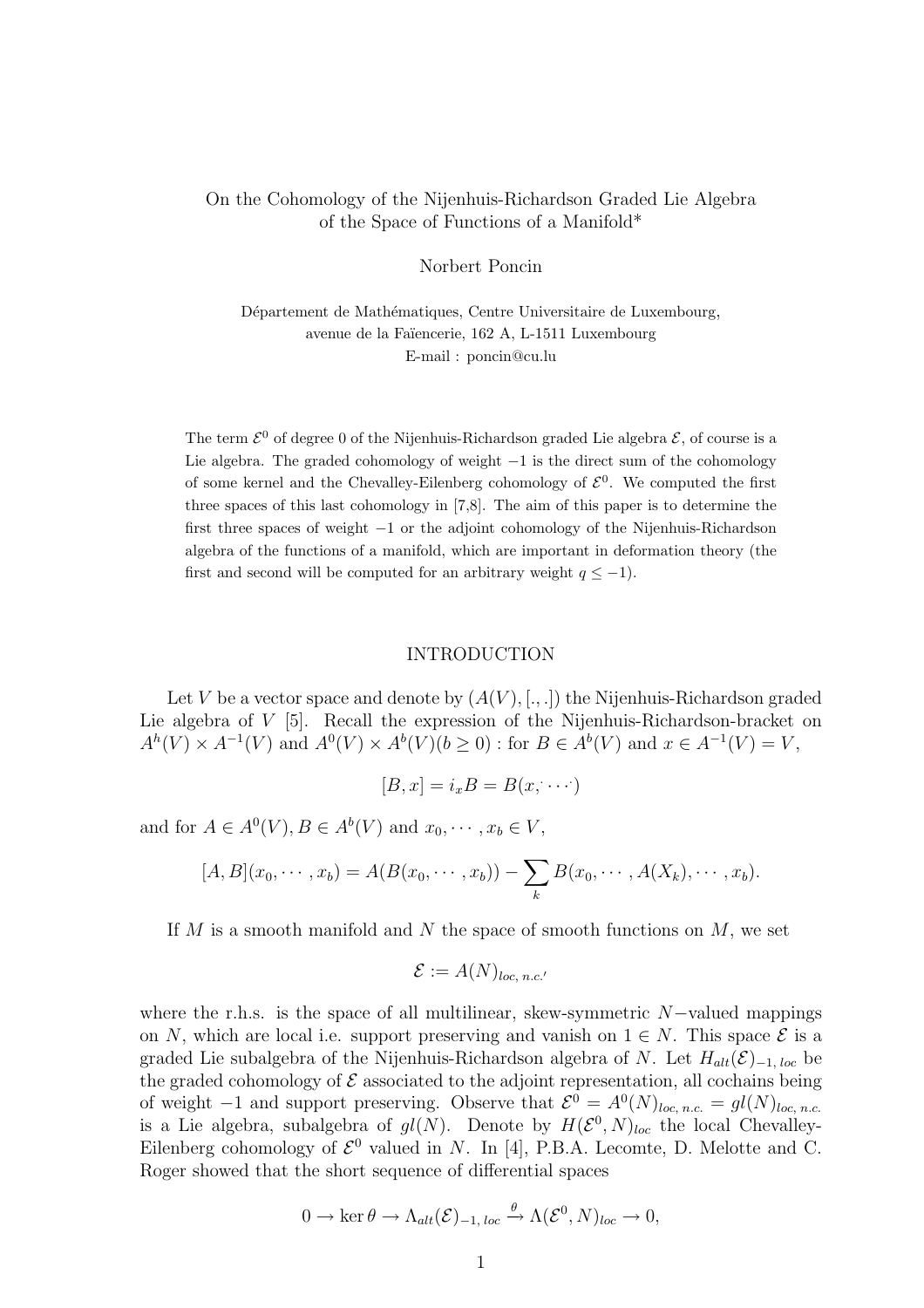where  $\theta$  is the restriction mapping of graded cochains to  $\mathcal{E}^0 \times \cdots \times \mathcal{E}^0$ , is exact and split. Finally,

$$
H_{alt}^p(\mathcal{E})_{-1, loc} \approx H^p(\ker \theta) \oplus H^p(\mathcal{E}^0, N)_{loc}.
$$
 (1)

We developed in [7,8] and [9] two different methods to prove the following theorem :

THEOREM 1. If  $p \in \{1,2,3\}$  and M is a smooth connected second-countable Hausdorff manifold of dimension  $m \geq p$ , the space  $H^p(\mathcal{E}^0, N)_{loc}$  is isomorphic to the corresponding space  $H^p_{DR}(M)$  of the de Rham cohomology of M.

We thus got one part of the first three spaces of the graded cohomology, important in deformation theory. This is a momentous motivation indeed, since the result of M. Kontsevich [3], concerning formal deformations of the algebra of functions of an arbitrary Poisson manifold, suggests the existence of some canonical universal graded cohomology classes, related to deformations and their classification [2].

The calculus of  $H^p(\ker \theta)$   $(p \in \{2,3\})$  involves the spaces  $H^{p-1}_{alt}(\mathcal{E})_{-2, loc}$ . We thus shall determine the first and the second spaces of the graded cohomology for an arbitrary weight  $q \leq -1$ . More precisely, we shall show that the first three spaces  $H_{alt}^p(\mathcal{E})_{-1, loc}(p \in \{1, 2, 3\})$  of weights  $-1$  are isomorphic to the corresponding spaces of the de Rham cohomology of M and that the first two spaces  $H^p_{alt}(\mathcal{E})_{q, loc}(p \in \{1,2\}, q \leq$ −2) of weight less than or equal to −2 vanish.

$$
H_{alt}^1(\mathcal{E})_{q,\,loc} \ (q \le -1), \quad H_{alt}^2(\mathcal{E})_{q,\,loc} \ (q \le -1), \quad H_{alt}^3(\mathcal{E})_{-1,\,loc}.\tag{2}
$$

## 1. BASIC DEFINITIONS AND TOOLS

1.1. Cohomology of the Nijenhuis-Richardson graded Lie algebra of the space of functions of a manifold

Let M be a smooth manifold and set  $N = C^{\infty}(M)$ . Recall that the space  $\mathcal{E} =$  $A(N)_{loc, n.c.}$  is a graded Lie subalgebra of the Nijenhuis-Richardson graded Lie algebra  $(A(N), [., .])$  [5]. Denote by  $\Lambda^p_{alt}(\mathcal{E})_{q, loc}$ , the space of p-linear  $\mathcal{E}$ -valued mappings T on  $\mathcal{E}$ , which are homogeneous of weight q, local and *alternate* i.e. such that

$$
T(\ldots, A_{i+1}, A_i, \ldots) = (-1)^{a_i a_{i+1}+1} T(\ldots, A_i, A_{i+1}, \ldots)
$$

 $(a_k)$  is the degree of  $A_k$  for each k). The sum

$$
\Lambda_{alt}(\mathcal{E})_{q, loc} = \bigoplus_{p} \Lambda_{alt}^{p}(\mathcal{E})_{q, loc}
$$

<sup>\*</sup>This work was supported by MENFP Grant R&D no MEN/CUL/99/007. The author thanks Professor M. De Wilde and Professor P.B.A. Lecomte for their helpful comments concerning this article.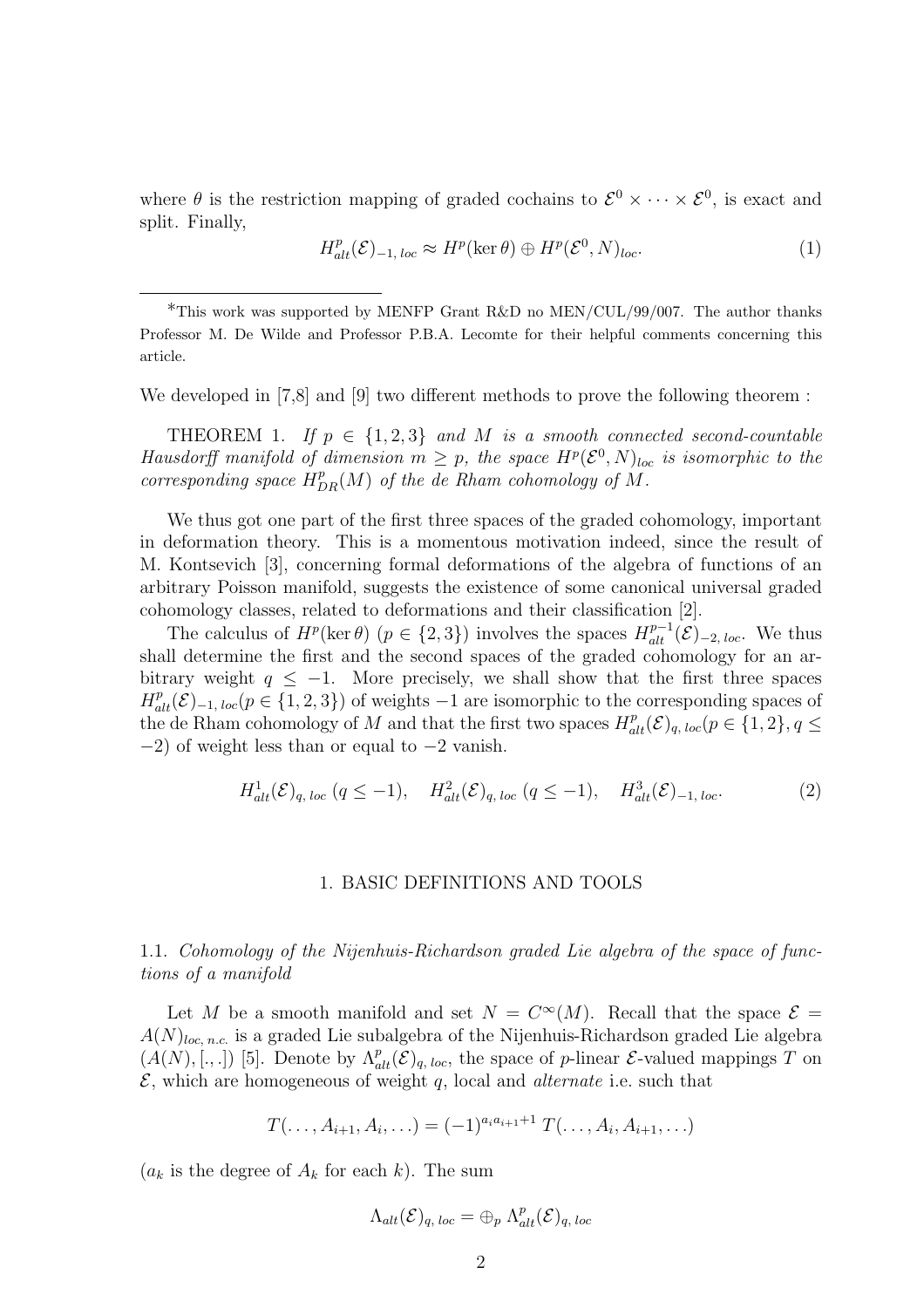is a differential space when equipped with the coboundary operator  $\partial$  given by

$$
(\partial T)(A_0, ..., A_p) = \sum_{i=0}^p (-1)^{\alpha_i} [A_i, T(A_0, ..., \hat{i} ..., A_p)] + \sum_{i < j} (-1)^{\alpha_{ij}} T([A_i, A_j], A_0, ..., \hat{i} ..., A_p),
$$

where  $\alpha_i = i + a_i(a_0 + \cdots + a_{i-1})$  and  $\alpha_{ij} = \alpha_i + \alpha_j + a_i a_j$ .

*Remark 1.* Observe that if T denotes a p-cochain  $(p \ge 1)$  of weight q, then  $I_1T =$  $T(\bullet, \ldots, 1)$   $(1 \in N = \mathcal{E}^{-1})$  is a  $(p-1)$ -cochain of weight  $q-1$  and

$$
I_1 \partial T = \partial I_1 T.
$$

Thus,  $T \in \Lambda_{alt}^p(\mathcal{E})_{q, loc} \cap \text{ker } \partial \text{ implies } I_1 T \in \Lambda_{alt}^{p-1}(\mathcal{E})_{q-1, loc} \cap \text{ker } \partial.$ 

## 1.2. Symbolic representation

The formalism, allowing to compute the graded cohomology spaces (2), was developed in [7,8] and also used in [9].

Consider an open subset U of  $\mathbb{R}^m$ , two real finite-dimensional vector spaces V and W and

$$
O \in \mathcal{L}(C^{\infty}(U,V), C^{\infty}(U,W))_{loc}.
$$

This operator is fully defined by its values on the products  $fv$   $(f \in C^{\infty}(U))$ ,  $v \in V$ ). It follows from a well-known theorem of J. Peetre [6], that

$$
O(fv) = \sum_{\mu} O_{\mu}((D^{\mu}f)v),
$$

where  $D_x^{\mu} f = D_{x_1}^{\mu^1} \dots D_{x_m}^{\mu^m} f$ , where the sum is locally finite and where the coefficients  $O_{\mu} \in C^{\infty}(U, \mathcal{L}(\bar{V}, W))$  are well-determined. We symbolize the partial derivative  $D^{\mu} f$ by the monomial  $\zeta^{\mu} = \zeta_1^{\mu}$  $\zeta_1^{\mu^1} \dots \zeta_m^{\mu^m}$  in the components  $\zeta_1, \dots, \zeta_m$  of  $\zeta \in (\mathbb{R}^m)^*$ . The operator O may thus be symbolized by the polynomial

$$
\mathcal{O}(\zeta; v) = \sum_{\mu} O_{\mu}(v) \zeta^{\mu}.
$$

Observe that  $\mathcal{O} \in C^{\infty}(U, \forall \mathbb{R}^m \otimes \mathcal{L}(V, W))$ , where  $\forall \mathbb{R}^m$  is the space of symmetric contravariant tensors on  $\mathbb{R}^m$  i.e. the space of polynomials on  $(\mathbb{R}^m)^*$ .

If  $M = U$ , the preceding general rule, associating polynomials to local operators, gives the symbolic representation of  $-$  for instance  $-$  the arguments

$$
A = \sum_{\alpha \neq 0} A_{\alpha} D^{\alpha} = \sum_{r=1}^{\infty} \sum_{|\alpha| = r} A_{\alpha} D^{\alpha} \in \mathcal{E}^{0} = \mathcal{L}(C^{\infty}(U), C^{\infty}(U))_{loc, n.c.}
$$

 $(A_{\alpha} \in C^{\infty}(U), |\alpha| = \alpha^{1} + \cdots + \alpha^{m})$  and – in particular – of the elements

$$
A = \sum_{|\alpha|=r} A_{\alpha} D^{\alpha} \in \text{Diff}^{r}
$$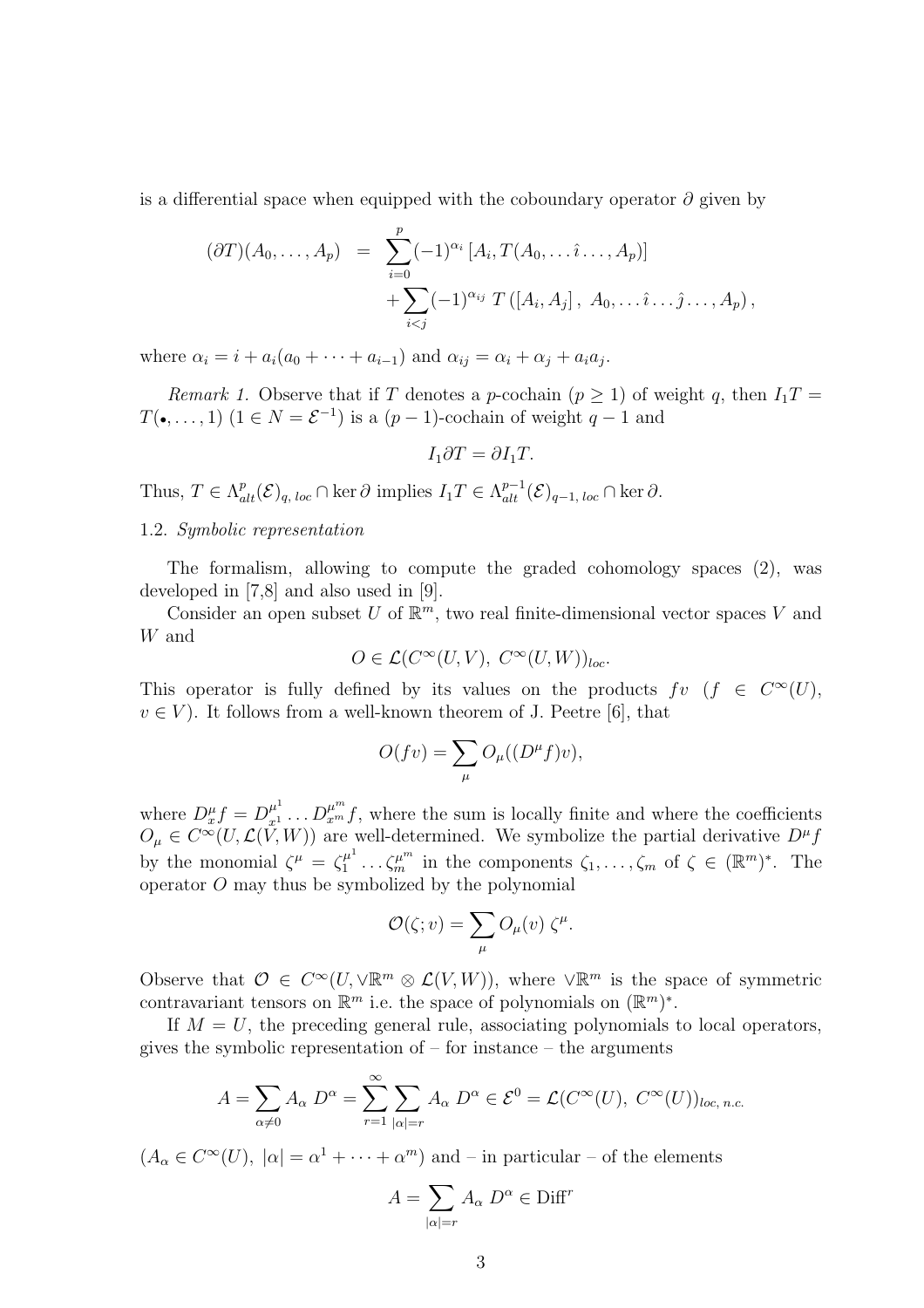$(r \in \mathbb{N}^*)$  of the space of homogeneous differential operators of degree r:

$$
Au = \sum_{|\alpha|=r} A_{\alpha} D^{\alpha} u \approx \sum_{|\alpha|=r} A_{\alpha} \xi^{\alpha} = \mathcal{A}(\xi)
$$

 $(u \in C^{\infty}(U), \xi \in (\mathbb{R}^m)^*).$ 

Remark 2. (i) Observe that we used the isomorphism  $\ell \to \ell(1)$  to identify the spaces  $\mathcal{L}(\mathbb{R},\mathbb{R})$  and  $\mathbb{R}: A_{\alpha}$  is in fact  $A_{\alpha}(1)$  and  $\mathcal{A}(\xi)$  is  $\mathcal{A}(\xi;1)$ . It follows that, if  $c \in \mathbb{R}, A(cu) \approx \mathcal{A}(\xi; c) = c\mathcal{A}(\xi).$ 

(ii) It's clear that the correspondence  $A \rightarrow \mathcal{A}$  is an isomorphism between the spaces Diff<sup>r</sup> and  $C^{\infty}(U, \vee^r \mathbb{R}^m)$ .

Consider now  $T \in \Lambda^1_{alt}(\mathcal{E})_{-1, loc}$ . Restricting T to  $\mathcal{E}^0$  and even to Diff<sup>r</sup>, we get

$$
T \in \mathcal{L}(C^{\infty}(U, \vee^r \mathbb{R}^m), C^{\infty}(U))_{loc}
$$

and, using the general association-rule, we obtain

$$
T(fP_r) = \sum_{\lambda} T_{\lambda}((D^{\lambda}f)P_r) \approx \sum_{\lambda} T_{\lambda}(P_r)\eta^{\lambda} = T(\eta; P_r),
$$

where  $f \in C^{\infty}(U)$ ,  $P_r \in V^r\mathbb{R}^m$  and  $T \in C^{\infty}(U, \forall \mathbb{R}^m \otimes (\forall^r \mathbb{R}^m)^*)$  i.e.  $T = T(\eta; P_r)$  is a polynomial in  $\eta \in (\mathbb{R}^m)^*$  with coefficients in  $\mathcal{L}(\forall^r \mathbb{R}^m, \mathbb{R})$ , depending smoothly on  $x \in U$ .

Remark 3. (i) It is important to remember that  $T(fP_r) \approx T(\eta; P_r)$ , where  $\eta$  represents the derivatives of f and where the  $P_r = \sum_{|\alpha|=r} P_{r,\alpha}(\cdot)^{\alpha}$  on the r.h.s. symbolizes the  $P_r = \sum_{|\alpha|=r} P_{r,\alpha} D^{\alpha}$  on the l.h.s.

(ii) Note also that T vanishes on  $\mathcal{E}^0$ , if  $T(\eta; X^r) = 0$ , for each  $\eta \in (\mathbb{R}^m)^*$ ,  $X \in \mathbb{R}^m$ and  $r \geq 1$ .

This construction extends to  $T \in \Lambda_{alt}^1(\mathcal{E})_{q, loc}$  restricted to  $\mathcal{E}^{-q-1}$   $(q \leq -1)$  and This construction extends to  $I \in \Lambda_{alt}^{h}(\mathcal{C})_{q, loc}$  restricted to  $\mathcal{C}^{h} \times \cdots \times \mathcal{C}^{b_p}$   $(p \geq 1, b_1, \ldots, b_p \geq 0, \sum b_i =$ <br>even to  $T \in \Lambda_{alt}^{p}(\mathcal{E})_{q, loc}$  restricted to  $\mathcal{E}^{b_1} \times \cdots \times \mathcal{E}^{b_p}$   $(p \geq 1, b_1, \ldots$  $-q-1$ ). Notice that these restrictions are, as above, valued in the space of functions. Remark that the arguments of  $T$  now may be multidifferential skew-symmetric operators. We then get a polynomial  $T = T(\eta; \Lambda_{j=0}^{-q-1} X_j^{r_j})$  $j^{r_j}$ ) in  $\eta$  with coefficients in  $\mathcal{L}(\Lambda_{j=0}^{-q-1}(\vee^{r_j}\mathbb{R}^m),\mathbb{R})$  (depending smoothly on x) respectively a polynomial in several variables  $\eta^1, \ldots, \eta^p$  (each variable being associated to one argument and representing the derivatives acting on this argument) with coefficients in the space of multilinear forms of  $\cdots \times \Lambda^{b_i}_{j=0}(\vee^{r_{i,j}} \mathbb{R}^m) \times \cdots$ .

In the sequel, each object and its symbolic representation will be denoted by the same typographical sign.

## 2. FUNDAMENTAL EQUATION

The symbolic-representation-method will now be used to solve an equation, playing an important role in further computations.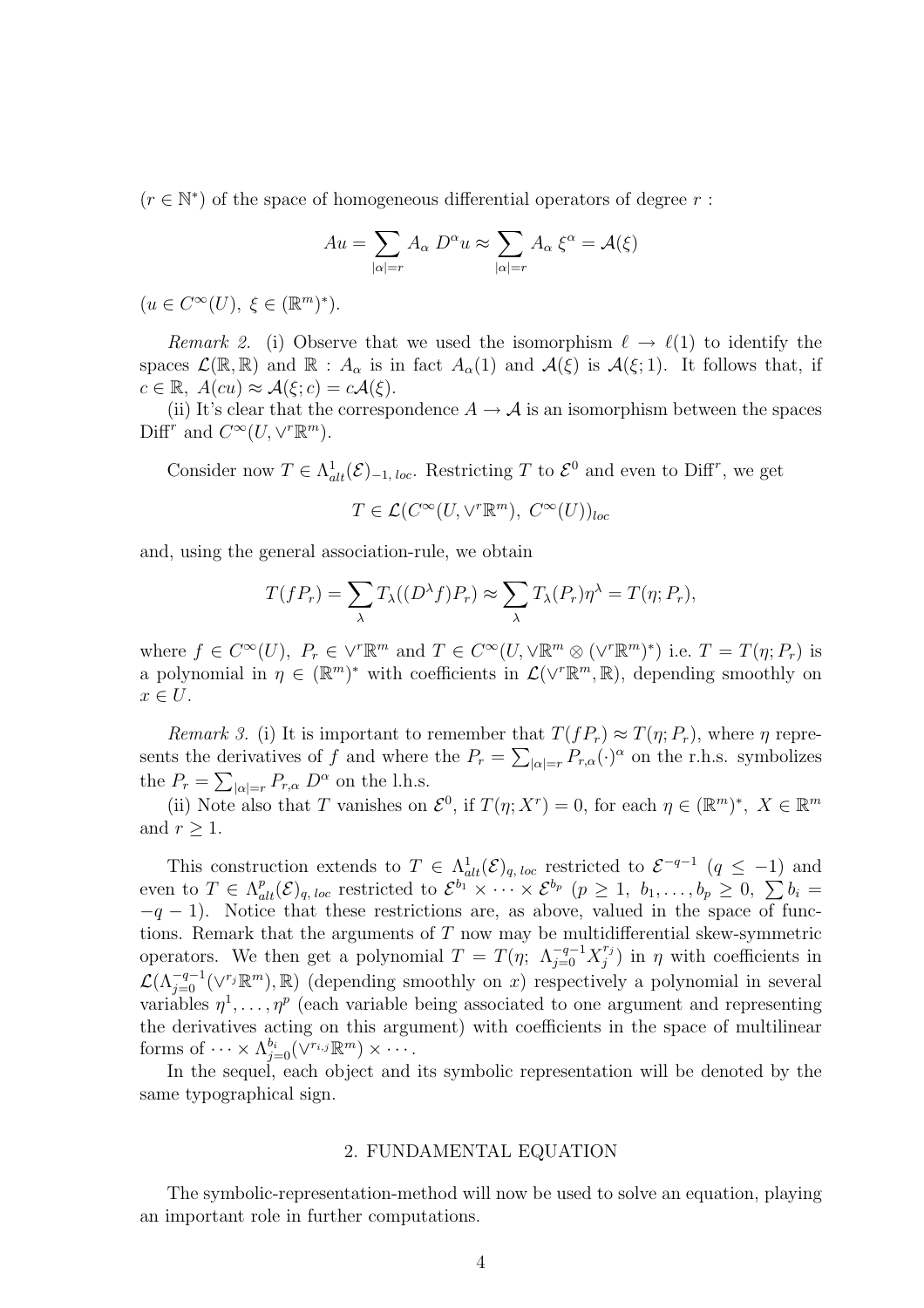First recall the following special cases of the definition of the Nijenhuis-Richardsonbracket. Consider  $A \in \mathcal{E}^a$ ,  $B \in \mathcal{E}^b$  and  $u_0, \ldots, u_b \in N$ . If  $a = 0, b \ge 0$ ,

$$
[A, B] (u_0, \ldots, u_b) = A(B(u_0, \ldots, u_b)) - \sum_{k=0}^b B(u_0, \ldots, A(u_k), \ldots, u_b)
$$

and if  $a \geq 0$ ,  $b = -1$ ,

$$
[A,B] = i_B A,\t\t(3)
$$

where the r.h.s. is the interior product of  $A$  by  $B$ .

LEMMA 1. Let  $T \in \Lambda_q^p$ LEMMA 1. Let  $T \in \Lambda_{alt}^{p}(\mathcal{E})_{q, loc}$   $(p \in \{1, 2\}, q \leq -1)$  and  $b_1, \ldots, b_p \in \mathbb{N}$ , such that  $b_i = -q - 1$ . If  $m = \dim M \ge p + 1$  and if

$$
A(T(B_1, ..., B_p)) = \sum_{i=1}^{p} T(B_1, ..., [A, B_i], ..., B_p)
$$
 (4)

for all  $A \in \text{Diff}^1$ ,  $B_1 \in \mathcal{E}^{b_1}$ , ...,  $B_p \in \mathcal{E}^{b_p}$ , then

$$
T(B_1,\ldots,B_p)=0
$$

for each  $B_1 \in \mathcal{E}^{b_1}, \ldots, B_p \in \mathcal{E}^{b_p}$ .

*Proof.* We of course may suppose that M is a connected open subset  $U \subset \mathbb{R}^m$ . Set

$$
A = fW, \quad B_i = g_i \Lambda_{j=0}^{b_i} X_{i,j}^{r_{i,j}} \quad (= g_i \Lambda X_{i,j}^{r_{i,j}})
$$

 $(f, g_i \in C^{\infty}(U); W, X_{i,j} \in \mathbb{R}^m; r_{i,j} \in \mathbb{N}^*$ ). The symbolization of equation (4) will lead to an algebraic equation, much easier to handle than the original. Indeed, let's represent the derivatives of the functions  $f, g_i$  by the linear forms  $\zeta, \eta^i$ .

Since the operator

$$
A = fW = \sum_{k=1}^{m} fW^k(\cdot)_k \approx \sum_{k=1}^{m} fW^k D_{x^k}
$$

(see remark 2, (ii)) acts, on the l.h.s. of (4), on the coefficients of T and on  $g_1, \ldots, g_p$ according to Leibniz's rule, we get

$$
(W.T)(\eta^{1}, \ldots, \eta^{p}; \Lambda X_{1,j}^{r_{1,j}}, \ldots, \Lambda X_{p,j}^{r_{p,j}})
$$
  
+ 
$$
\sum_{i=1}^{p} \langle W, \eta^{i} \rangle T(\eta^{1}, \ldots, \eta^{p}; \Lambda X_{1,j}^{r_{1,j}}, \ldots, \Lambda X_{p,j}^{r_{p,j}}),
$$
 (5)

where  $W.T$  denotes the action on the coefficients of  $T$ .

Consider now the r.h.s. of (4). We first symbolize  $[A, B_i]$  (see remark 3, (i)). Omit index i and represent in

$$
[A, B] (u_0, \ldots, u_b) = A(B(u_0, \ldots, u_b)) - \sum_{k=0}^b B(u_0, \ldots, A(u_k), \ldots, u_b),
$$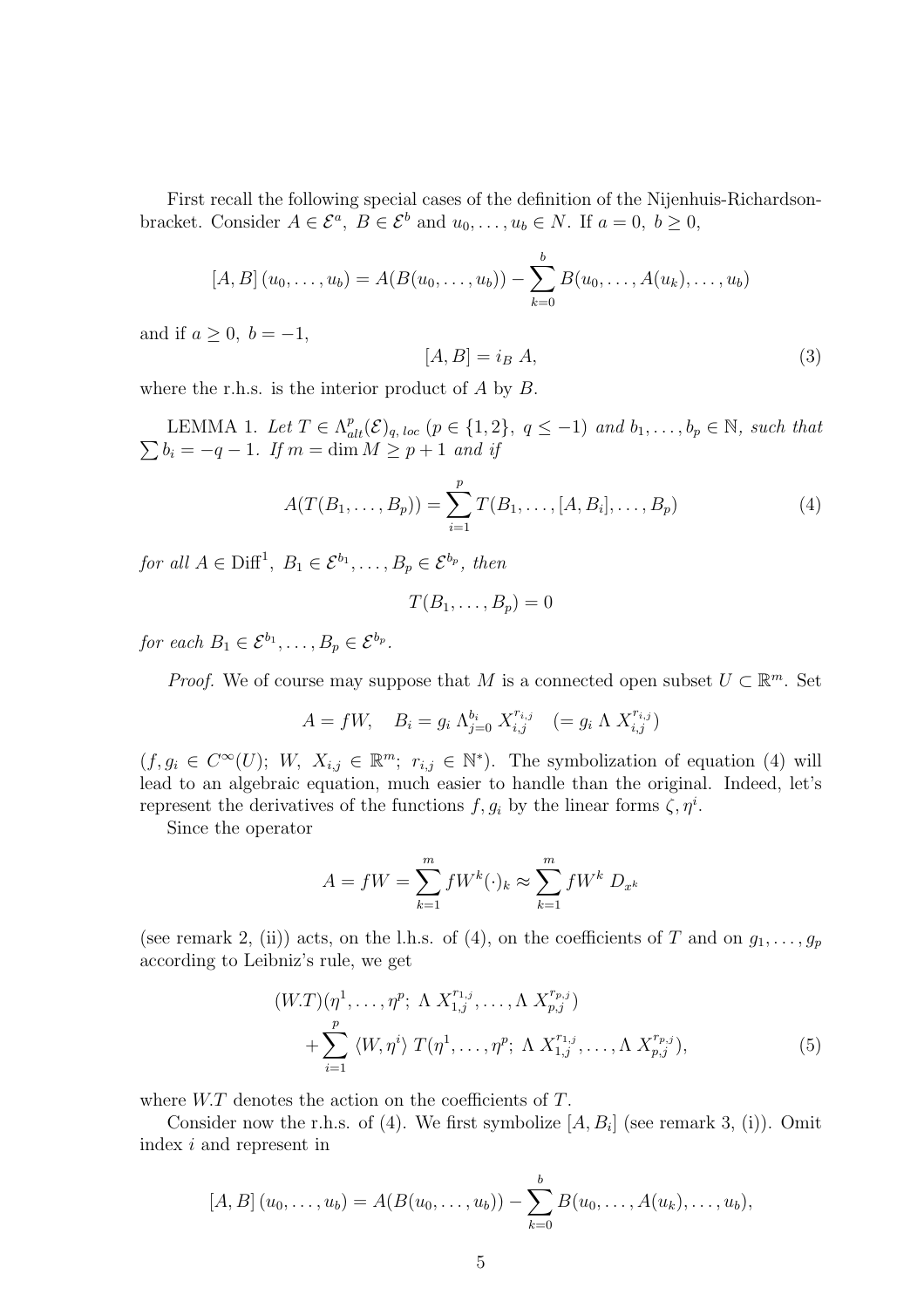the derivatives of each  $u_k$  by  $\xi^k$ . Then,

$$
A(B(u_0,\ldots,u_b)) \approx fg \langle W, \eta + \sum \xi^k \rangle (\Lambda X_j^{r_j})(\xi^0,\ldots,\xi^b),
$$
  

$$
A(u_k) = \sum_{j=1}^m fW^j D_{x^j}u_k \approx fu_k \langle W, \xi^k \rangle
$$

and (see remark 2, (i))

$$
\sum_{k=0}^b B(u_0,\ldots,A(u_k),\ldots,u_b) \approx fg \sum_{k=0}^b \langle W,\xi^k\rangle \; (\Lambda \; X_j^{r_j})(\xi^0,\ldots,\zeta+\xi^k,\ldots,\xi^b).
$$

Finally,

$$
[A, B_i] (u_0, \dots, u_{b_i})
$$
  
\n
$$
\approx f g_i \left[ \langle W, \eta^i \rangle \left( \Lambda \ X_{i,j}^{r_{i,j}} \right) (\xi^0, \dots, \xi^{b_i}) - \sum_{k=0}^{b_i} \langle W, \xi^k \rangle \left( \tau_{\zeta, \xi^k} \Lambda \ X_{i,j}^{r_{i,j}} \right) (\xi^0, \dots, \xi^{b_i}) \right],
$$
 (6)

where

$$
(\tau_{\zeta,\xi^k} \Lambda X_{i,j}^{r_{i,j}})(\xi^0,\ldots,\xi^{b_i}) = (\Lambda X_{i,j}^{r_{i,j}})(\xi^0,\ldots,\zeta+\xi^k,\ldots,\xi^{b_i}) - (\Lambda X_{i,j}^{r_{i,j}}(\xi^0,\ldots,\xi^{b_i}).
$$

The second term of the difference inside brackets may be transformed as follows. If we omit index i and if summation index  $\nu$  describes the set of all permutations of  $\{0, \ldots, b\}$ , we obtain

$$
\sum_{k=0}^{b} \sum_{\nu} \sum_{n=0}^{r_{v_k}-1} \binom{r_{\nu_k}}{n} \langle X_{\nu_k}, \zeta \rangle^{r_{\nu_k}-n} \operatorname{sign} \nu \langle X_{\nu_0}, \xi^0 \rangle^{r_{\nu_0}} \dots \langle X_{\nu_k}, \xi^k \rangle^{n} \dots \langle X_{\nu_b}, \xi^b \rangle^{r_{\nu_b}}
$$

$$
= \sum_{k=0}^{b} \sum_{u=0}^{b} \sum_{\nu:\nu_k=u} \sum_{n=0}^{r_u-1} \binom{r_u}{n} \langle X_u, \zeta \rangle^{r_u-n} \operatorname{sign} \nu \langle X_{\nu_0}, \xi^0 \rangle^{r_{\nu_0}} \cdots \frac{1}{n+1} (W D_{X_u}) \langle X_u, \xi^k \rangle^{n+1} \cdots \langle X_{\nu_b}, \xi^b \rangle^{r_{\nu_b}}
$$
  

$$
= \sum_{u=0}^{b} \sum_{n=0}^{r_u-1} \binom{r_u}{n} \langle X_u, \zeta \rangle^{r_u-n} \frac{1}{n+1} (W D_{X_u}) \sum_{k=0}^{b} \sum_{\nu:\nu_k=u} \operatorname{sign} \nu \langle X_{\nu_0}, \xi^0 \rangle^{r_{\nu_0}} \cdots \langle X_u, \xi^k \rangle^{n+1} \cdots \langle X_{\nu_b}, \xi^b \rangle^{r_{\nu_b}}.
$$

This result will repeatedly be used in the sequel :

LEMMA 2. If  $b \in \mathbb{N}$ ,  $r_0, \ldots, r_b \in \mathbb{N}^*$ ,  $W, X_0, \ldots, X_b \in \mathbb{R}^m$  and  $\zeta, \xi^0$ ,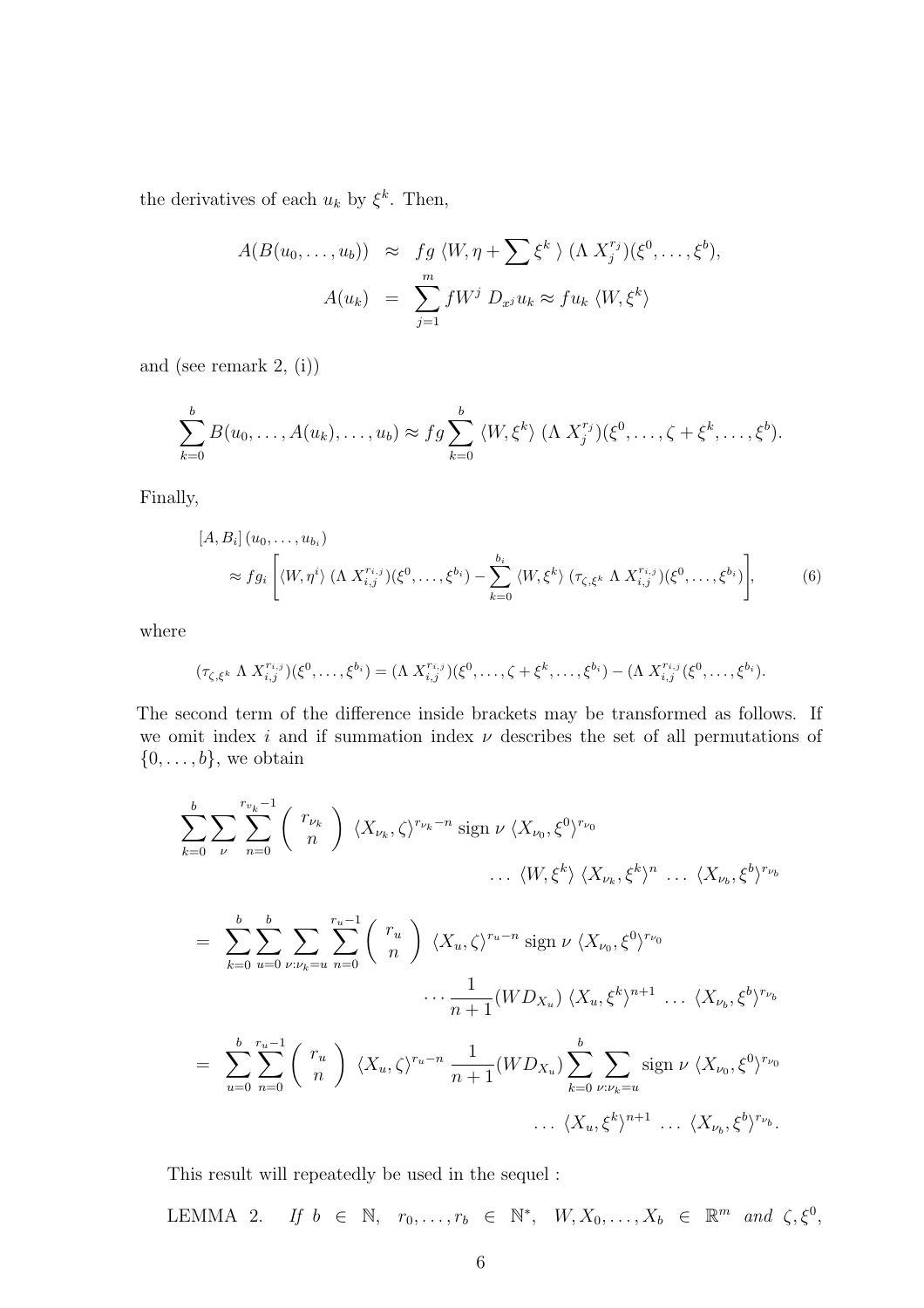$\ldots, \xi^b \in (\mathbb{R}^m)^*$ , we have

$$
\sum_{k=0}^{b} \langle W, \xi^k \rangle (\tau_{\zeta, \xi^k} \Lambda_{j=0}^b X_j^{r_j}) (\xi^0, \dots, \xi^b)
$$
\n
$$
= \sum_{u=0}^{b} \sum_{n=0}^{r_u-1} {r_u \choose n} \langle X_u, \zeta \rangle^{r_u-n} \frac{1}{n+1} (W D_{X_u})
$$
\n
$$
(X_0^{r_0} \Lambda \dots \Lambda X_u^{n+1} \Lambda \dots \Lambda X_b^{r_b}) (\xi^0, \dots, \xi^b).
$$

*Proof of lemma 1 (continuation)*. Let's return to the symbolization of  $[A, B_i](u_0)$ ,  $\dots, u_{b_i}$ ). Applying lemma 2, we get

$$
[A, B_i] \approx f g_i \left[ \langle W, \eta^i \rangle \Lambda \, X_{i,j}^{r_{i,j}} - \sum_{u=0}^{b_i} \sum_{n=0}^{r_{i,u}-1} {r_{i,u} \choose n} \, \langle X_{i,u}, \zeta \rangle^{r_{i,u}-n} \right] \frac{1}{n+1} (W D_{X_{i,u}}) (X_{i,0}^{r_{i,0}} \Lambda \dots \Lambda \, X_{i,u}^{n+1} \Lambda \dots \Lambda \, X_{i,b_i}^{r_{i,b_i}}) \right]. \tag{7}
$$

The symbolic script of the r.h.s. of (4) now is obvious. It is easy to verify that (4) reads (see  $(5)$ ,  $(6)$ )

$$
(W.T)(\eta^{1}, \ldots, \eta^{p}; \Lambda X_{1,j}^{r_{1,j}}, \ldots, \Lambda X_{p,j}^{r_{p,j}})
$$
\n
$$
= \sum_{i=1}^{p} \langle W, \eta^{i} \rangle (\tau_{\zeta, \eta^{i}} T)(\eta^{1}, \ldots, \eta^{p}; \Lambda X_{1,j}^{r_{1,j}}, \ldots, \Lambda X_{p,j}^{r_{p,j}})
$$
\n
$$
- \sum_{i=1}^{p} T(\eta^{1}, \ldots, \zeta + \eta^{i}, \ldots, \eta^{p}; \Lambda X_{1,j}^{r_{1,j}}, \ldots, \ldots, \sum_{k=0}^{b_{i}} \langle W, \xi^{k} \rangle (\tau_{\zeta, \xi^{k}} \Lambda X_{i,j}^{r_{i,j}})(\xi^{0}, \ldots, \xi^{b_{i}}), \ldots, \Lambda X_{p,j}^{r_{p,j}}), \qquad (8)
$$

or (see  $(5)$ ,  $(7)$ )

$$
(W.T)(\eta^{1}, \ldots, \eta^{p}; \Lambda X_{1,j}^{r_{1,j}}, \ldots, \Lambda X_{p,j}^{r_{p,j}})
$$
\n
$$
= \sum_{i=1}^{p} \langle W, \eta^{i} \rangle (\tau_{\zeta, \eta^{i}} T)(\eta^{1}, \ldots, \eta^{p}; \Lambda X_{1,j}^{r_{1,j}}, \ldots, \Lambda X_{p,j}^{r_{p,j}})
$$
\n
$$
- \sum_{i=1}^{p} \sum_{u=0}^{b_{i}} \sum_{n=0}^{r_{i,u}-1} {r_{i,u} \choose n} \langle X_{i,u}, \zeta \rangle^{r_{i,u}-n} \frac{1}{n+1} (W D_{X_{i,u}}) T(\eta^{1}, \ldots, \zeta + \eta^{i}, \ldots, \eta^{p}; \Lambda X_{1,j}^{r_{1,j}}, \ldots, X_{i,0}^{r_{i,0}} \Lambda \ldots \Lambda X_{i,u}^{n+1} \Lambda \ldots \Lambda X_{i,b_{i}}^{r_{i,b_{i}}}, \ldots, \Lambda X_{p,j}^{r_{p,j}}), \qquad (9)
$$

for all  $\zeta, \eta^i \in (\mathbb{R}^m)^*$ , all  $W, X_{i,j} \in \mathbb{R}^m$  and all  $r_{i,j} \in \mathbb{N}^*$ .

Equation (8), (9) is polynomial in  $\zeta$  (and in  $\eta^1, \ldots, \eta^p$ ). Its term of degree 0 in  $\zeta$ verifies

$$
(W.T)(\eta^{1}, \ldots, \eta^{p}; \Lambda X_{1,j}^{r_{1,j}}, \ldots, \Lambda X_{p,j}^{r_{p,j}}) = 0.
$$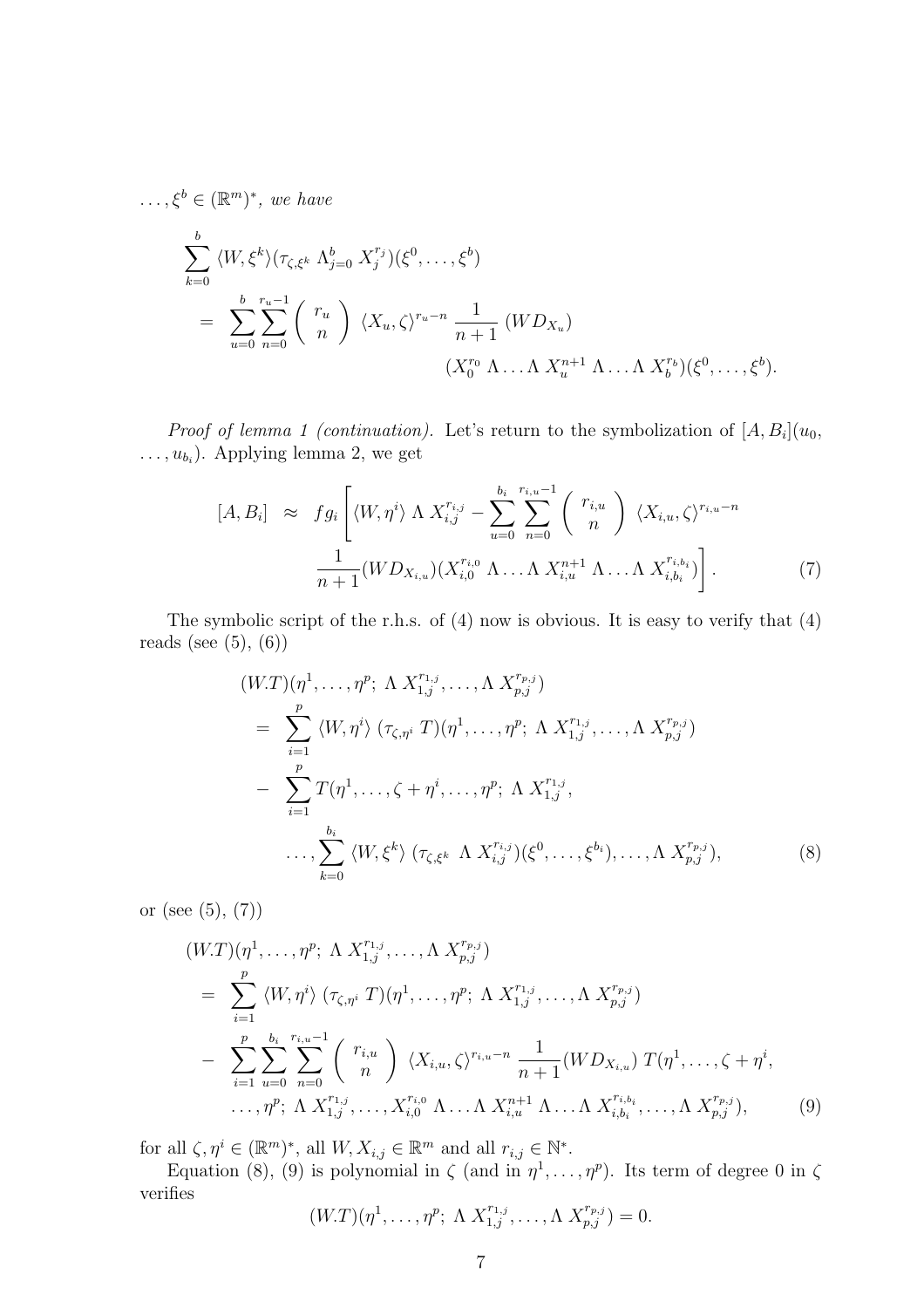Thus, the coefficients of  $T(\eta^1, \ldots, \eta^p; \Lambda X_{1,j}^{r_{1,j}}, \ldots, \Lambda X_{p,j}^{r_{p,j}})$  are constant.

As easily seen, the first order terms in  $\zeta$  (use Taylor's expansion) read

$$
\sum_{i=1}^{p} \langle W, \eta^{i} \rangle \left( \zeta D_{\eta^{i}} \right) T(\eta^{1}, \dots, \eta^{p}; \Lambda X_{1,j}^{r_{1,j}}, \dots, \Lambda X_{p,j}^{r_{p,j}}) \n- \sum_{i=1}^{p} T(\eta^{1}, \dots, \eta^{p}; \Lambda X_{1,j}^{r_{1,j}}, \n\dots, \sum_{k=0}^{b_{i}} \langle W, \xi^{k} \rangle \left( \zeta D_{\xi^{k}} \right) (\Lambda X_{i,j}^{r_{i,j}}) (\xi^{0}, \dots, \xi^{k}, \dots, \xi^{b_{i}}), \dots, \Lambda X_{p,j}^{r_{p,j}}) = 0,
$$

where  $\zeta D_{\eta^i}$  (resp.  $\zeta D_{\xi^k}$ ) is the derivation with respect to  $\eta^i$  (resp.  $\xi^k$ ) in the direction of  $\zeta$ . This may be rewritten

$$
\rho(W\otimes\zeta) T(\eta^1,\ldots,\eta^p;\ \Lambda \ X_{1,j}^{r_{1,j}},\ldots,\Lambda \ X_{p,j}^{r_{p,j}})=0,
$$

 $\rho(W \otimes \zeta)$  denoting the natural action of  $W \otimes \zeta \in gl(m, \mathbb{R})$ . It then follows from a theorem of H. Weyl [11] that the polynomial  $T(\eta^1, \ldots, \eta^p; \Lambda = X_{1,j}^{r_{1,j}}, \ldots,$  $\Lambda$   $X_{p,j}^{r_{p,j}}$  in  $X_{i,j} \in \mathbb{R}^m$  (it even is homogeneous of degree  $r_{i,j}$  in these variables) and in  $\eta^i \in (\mathbb{R}^m)^*$ , is a polynomial in the contractions  $\langle X_{i,j}, \eta^k \rangle$   $(i, k \in \{1, \ldots, p\}, \ j \in$  $\{0, \ldots, b_i\}$ :

$$
T(\eta^1, \dots, \eta^p; \Lambda \, X_{1,j}^{r_{1,j}}, \dots, \Lambda \, X_{p,j}^{r_{p,j}}) = P_{r_{i,j}}(\langle X_{i,j}, \eta^k \rangle).
$$
 (10)

Seeking in (9) the terms of degree 2 in  $\zeta$ , we get

$$
\frac{1}{2} \sum_{i=1}^{p} \langle W, \eta^{i} \rangle (\zeta D_{\eta^{i}})^{2} T(\eta^{1}, \dots, \eta^{p}; \Lambda X_{1,j}^{r_{1,j}}, \dots, \Lambda X_{p,j}^{r_{p,j}})
$$
\n
$$
- \sum_{i=1}^{p} \sum_{u=0}^{b_{i}} \langle X_{i,u}, \zeta \rangle (W D_{X_{i,u}}) (\zeta D_{\eta^{i}}) T(\eta^{1}, \dots, \eta^{p}; \Lambda X_{1,j}^{r_{1,j}}, \dots, \Lambda X_{p,j}^{r_{p,j}})
$$
\n
$$
- \sum_{i=1}^{p} \sum_{u=0}^{b_{i}} \frac{r_{i,u}}{2} \langle X_{i,u}, \zeta \rangle^{2} (W D_{X_{i,u}}) T(\eta^{1}, \dots, \eta^{p}; \Lambda X_{1,j}^{r_{1,j}}, \dots, \Lambda X_{p,j}^{r_{p,j}})
$$
\n
$$
\dots, X_{i,0}^{r_{i,0}} \Lambda \dots \Lambda X_{i,u}^{r_{i,u}-1} \Lambda \dots \Lambda X_{i,b_{i}}^{r_{i,b_{i}}}, \dots, \Lambda X_{p,j}^{r_{p,j}}) = 0
$$
\n(11)

(the term  $(i, u)$  of the last sum is absent, if  $r_{i, u} = 1$ ). Observe that equation (11) is a polynomial in the contractions  $\langle W, \zeta \rangle$ ,  $\langle W, \eta^k \rangle$ ,  $\langle X_{i,j}, \zeta \rangle$ ,  $\langle X_{i,j}, \eta^k \rangle$  (of degree 1 in W and 2 in  $\zeta$ ), which may be viewed as independant variables, since  $m \ge p + 1$ . Looking for the terms of (11) in  $\langle W, \zeta \rangle$   $\langle X_{i,\mu}, \zeta \rangle$  ( $i \in \{1, \ldots, p\}$ ,  $\mu \in \{0, \ldots, b_i\}$ ), we find

$$
-\langle W,\zeta\rangle\langle X_{i,\mu},\zeta\rangle D_{\langle X_{i,\mu},\eta^i\rangle} P_{r_{i,j}}(\langle X_{i,j},\eta^k\rangle) = 0, \qquad (12)
$$

so that the polynomial  $P_{r_{i,j}}(\langle X_{i,j} , \eta^k \rangle)$  is independant of  $\langle X_{i,\mu} , \eta^i \rangle$ , for each  $i$  and  $\mu$ .

If  $p = 1$ , result (10) reads (we drop indexes varying in  $\{1, \ldots, p\}$ )

$$
T(\eta; \Lambda X_j^{r_j}) = P_{r_j}(\langle X_j, \eta \rangle) = c_{r_0, \dots, r_b} \prod_{j=0}^b \langle X_j, \eta \rangle^{r_j} \quad (c_{r_0, \dots, r_b} \in \mathbb{R}),
$$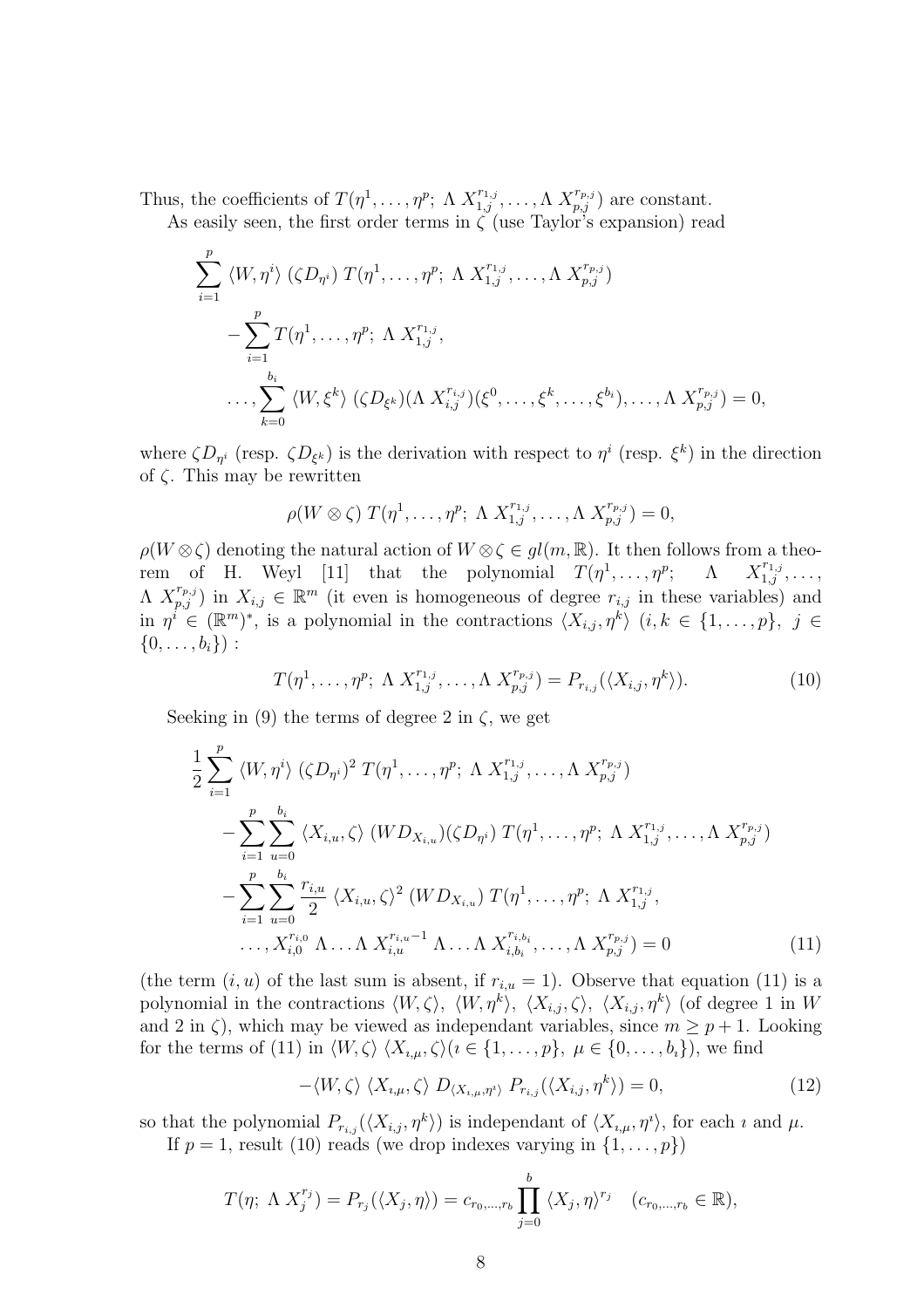since  $T(\eta; \Lambda X_i^{r_j})$  $j^{(r_j)}$  is homogeneous of degree  $r_j$  in  $X_j$ . It then follows from (12) that

$$
T(\eta; \Lambda_{j=0}^b X_j^{r_j}) = 0.
$$

If  $p = 2$ , we have

$$
T(\eta^1, \eta^2; \Lambda X_{1,j}^{r_{1,j}}, \Lambda X_{2,j}^{r_{2,j}})
$$
  
=  $P_{r_{i,j}}(\langle X_{i,j}, \eta^k \rangle) = c_{\vec{r}_1, \vec{r}_2} \langle \vec{X}_1, \eta^2 \rangle^{\vec{r}_1} \langle \vec{X}_2, \eta^1 \rangle^{\vec{r}_2}, (c_{\vec{r}_1, \vec{r}_2} \in \mathbb{R})$ 

where

$$
\langle \vec{X}_k, \eta^n \rangle^{\vec{r}_k} = \prod_{j=0}^{b_k} \langle X_{k,j}, \eta^n \rangle^{r_{k,j}}.
$$

It then is easy to show that the term of (11) in

$$
\langle W, \eta^1 \rangle \langle X_{1,\mu}, \zeta \rangle \langle X_{2,\nu}, \zeta \rangle \langle \vec{X}_1, \eta^2 \rangle^{\vec{r}_1 - \vec{e}_{\mu+1}} \langle \vec{X}_2, \eta^1 \rangle^{\vec{r}_2 - \vec{e}_{\nu+1}}
$$
  

$$
(\mu \in \{0, \dots, b_1\}, \ \nu \in \{0, \dots, b_2\}, \ \vec{e}_i = (0, \dots, 1, \dots, 0))
$$

is

$$
-r_{1,\mu} r_{2,\nu} c_{\vec{r}_1,\vec{r}_2} \langle W,\eta^1 \rangle \langle X_{1,\mu},\zeta \rangle \langle X_{2,\nu},\zeta \rangle \langle \vec{X}_1,\eta^2 \rangle^{\vec{r}_1-\vec{e}_{\mu+1}} \langle \vec{X}_2,\eta^1 \rangle^{\vec{r}_2-\vec{e}_{\nu+1}} = 0,
$$

so that

$$
T(\eta^1, \eta^2; \Lambda_{j=0}^{b_1} X_{1,j}^{r_{1,j}}, \Lambda_{j=0}^{b_2} X_{2,j}^{r_{2,j}}) = 0.
$$

## 3. CRITICAL CASE

LEMMA 3. If M is a contractible open subset  $U \subset \mathbb{R}^m$  with  $m \geq 3$ , each 2-cocycle

$$
T \in \Lambda^2_{alt}(\mathcal{E})_{q, loc} \cap \ker \partial
$$

of weight  $q \leq -2$  is cohomologous to some cocycle  $T'$ , such that

$$
T'(B, C) = 0, \quad \forall B \in \mathcal{E}^0, \ \forall C \in \mathcal{E}^{-q-1}.
$$

Proof. Notations are the same as in the previous sections. Writing the equation  $\partial T(A, B, C) = 0$  when  $a = 0$ ,  $b = 0$  and  $c = -q - 1$  (it is trivial when  $a = -1$ ,  $b = 0$ and  $c = -q - 1$ , we get

$$
A(T(B,C)) - B(T(A,C)) = T([A,B],C) + T(B,[A,C]) - T(A,[B,C]).
$$
\n(13)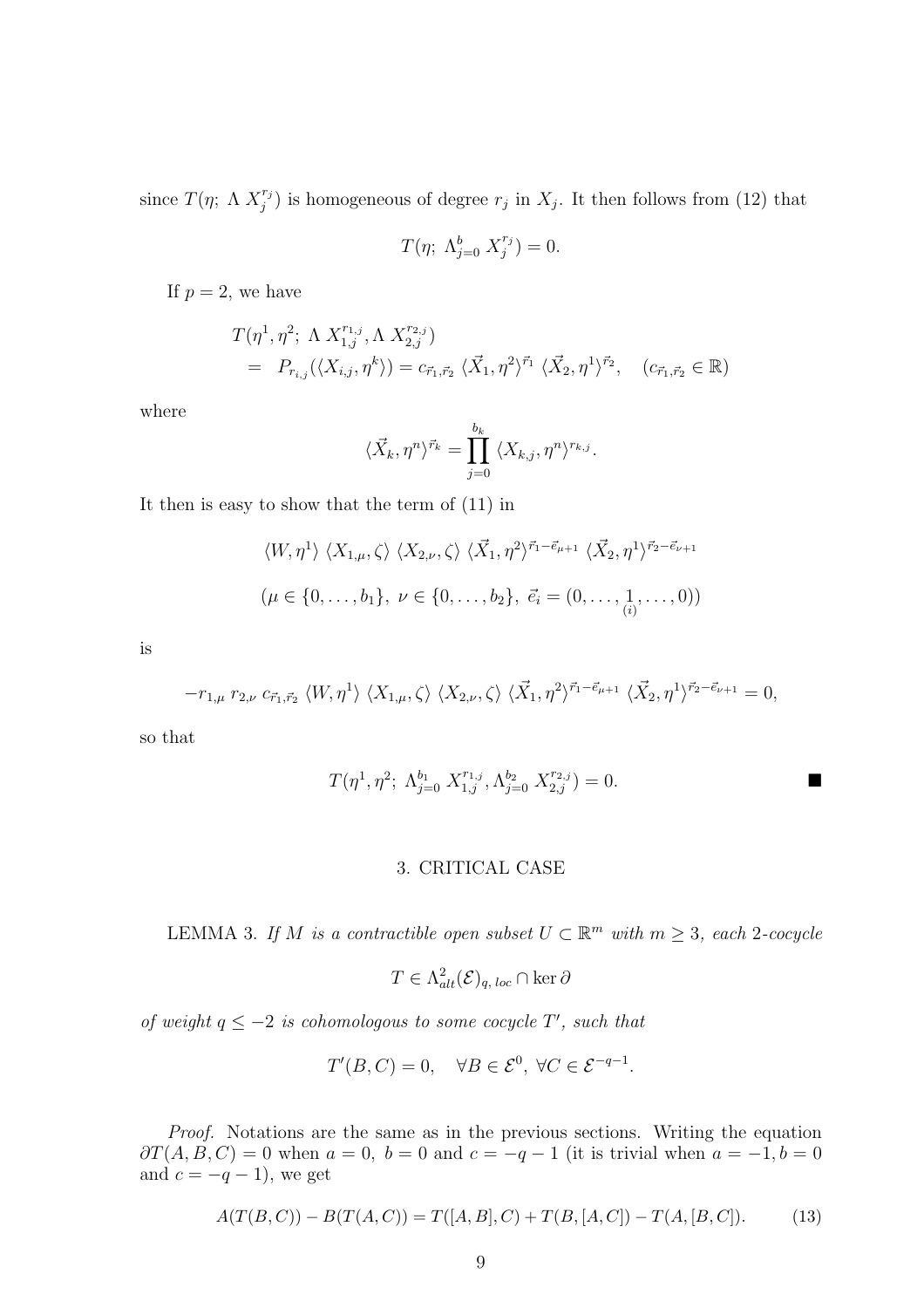Set  $A = fW$ ,  $B = gX$  and  $C = h \Lambda_{j=0}^{-q-1} Y_j^{r_j}$  $\zeta_j^{r_j}$   $(f, g, h \in C^{\infty}(U); W, X, Y_j \in$  $\mathbb{R}^m$ ;  $r_j \in \mathbb{N}^*$ ) and symbolize the derivatives of  $f, g$  and h by  $\zeta, \eta$  and  $\theta$  respectively. Arguing in a similar way as in section 2, one sees that (13) reads

$$
(W.T)(\eta, \theta; X, \Lambda Y_j^{r_j}) - (X.T)(\zeta, \theta; W, \Lambda Y_j^{r_j})
$$
  
\n
$$
= \langle W, \eta \rangle (\tau_{\zeta, \eta} T)(\eta, \theta; X, \Lambda Y_j^{r_j}) + \langle W, \theta \rangle (\tau_{\zeta, \theta} T)(\eta, \theta; X, \Lambda Y_j^{r_j})
$$
  
\n
$$
- \langle X, \zeta \rangle (\tau_{\eta, \zeta} T)(\zeta, \theta; W, \Lambda Y_j^{r_j}) - \langle X, \theta \rangle (\tau_{\eta, \theta} T)(\zeta, \theta; W, \Lambda Y_j^{r_j})
$$
  
\n
$$
-T \left(\eta, \zeta + \theta; X, \sum_{k=0}^{-q-1} \langle W, \xi^k \rangle (\tau_{\zeta, \xi^k} \Lambda Y_j^{r_j})(\xi^0, \dots, \xi^{-q-1})\right)
$$
  
\n
$$
+T \left(\zeta, \eta + \theta; W, \sum_{k=0}^{-q-1} \langle X, \xi^k \rangle (\tau_{\eta, \xi^k} \Lambda Y_j^{r_j})(\xi^0, \dots, \xi^{-q-1})\right).
$$
(14)

Using lemma 2, we see that the two last terms of the r.h.s. of (14) equal

$$
- \sum_{u=0}^{-q-1} \sum_{n=0}^{r_u-1} {r_u \choose n} \langle Y_u, \zeta \rangle^{r_u-n} \frac{1}{n+1} (W D_{Y_u}) T(\eta, \zeta + \theta; X, Y_0^{r_0} \Lambda \dots \Lambda Y_u^{n+1} \Lambda \dots \Lambda Y_{-q-1}^{r_{-q-1}})
$$
  
+ 
$$
\sum_{u=0}^{-q-1} \sum_{n=0}^{r_u-1} {r_u \choose n} \langle Y_u, \eta \rangle^{r_u-n} \frac{1}{n+1} (X D_{Y_u}) T(\zeta, \eta + \theta; W, Y_0^{r_0} \Lambda \dots \Lambda Y_u^{n+1} \Lambda \dots \Lambda Y_{-q-1}^{r_{-q-1}}).
$$

(a) Now write the terms of (14) of degree 0 in  $\zeta$ , then those of degree 0 in  $\zeta$  and  $\eta$ . One obtains

$$
(W.T)(\eta, \theta; X, \Lambda Y_j^{r_j}) - (X.T)(0, \theta; W, \Lambda Y_j^{r_j})
$$
  
= -\langle X, \theta \rangle (\tau\_{\eta, \theta} T)(0, \theta; W, \Lambda Y\_j^{r\_j})  
+T(0, \eta + \theta; W, \sum\_{k=0}^{-q-1} \langle X, \xi^k \rangle (\tau\_{\eta, \xi^k} \Lambda Y\_j^{r\_j})(\xi^0, \dots, \xi^{-q-1})) (15)

respectively

$$
(W.T)(0, \theta; X, \Lambda Y_j^{r_j}) = (X.T)(0, \theta; W, \Lambda Y_j^{r_j}).
$$
\n(16)

Since U is contractible, there is  $S \in \Lambda^1_{alt}(\mathcal{E})_{q, loc}$  (defined by 0 in  $\mathcal{E}^a$   $(a \neq -q-1)$ ) such that

$$
(X.S)(\theta; \Lambda Y_j^{r_j}) = T(0,\theta; X, \Lambda Y_j^{r_j}). \tag{17}
$$

Remark 4. If  $S \in \Lambda^1_{alt}(\mathcal{E})_{q, loc}$  vanishes on  $\mathcal{E}^0$  and if we still set  $B = gX$  and  $C = h \Lambda_{j=0}^{-q-1} Y_j^{r_j}$  $j^{r_j}$ , then

$$
\partial S(B, C) = B(S(C)) - S([B, C])
$$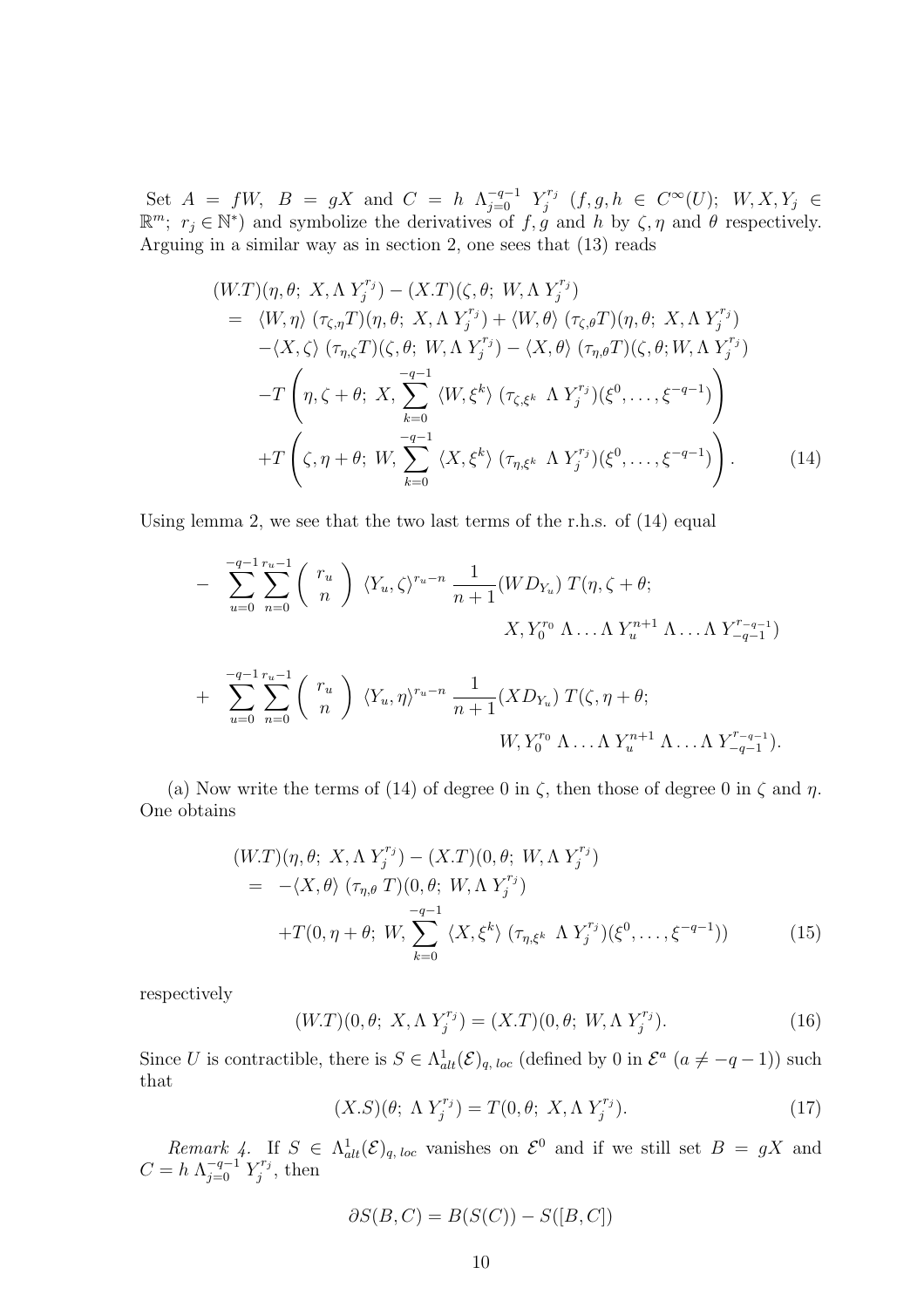i.e.

$$
\partial S(\eta, \theta; X, \Lambda Y_j^{r_j})
$$
  
=  $(X.S)(\theta; \Lambda Y_j^{r_j}) - \langle X, \theta \rangle (\tau_{\eta, \theta} S)(\theta; \Lambda Y_j^{r_j})$   
+  $S(\eta + \theta; \sum_{k=0}^{-q-1} \langle X, \xi^k \rangle (\tau_{\eta, \xi^k} \Lambda Y_j^{r_j})(\xi^0, \dots, \xi^{-q-1})).$ 

If S denotes again the cochain with property (17), the new 2-cocycle  $T' = T - \partial S$ verifies (we note T instead of  $T'$ )

$$
T(0, \theta; X, \Lambda Y_j^{r_j}) = 0 \tag{18}
$$

and (15) becomes

$$
(W.T)(\eta, \theta; X, \Lambda Y_j^{r_j}) = 0
$$

i.e.  $T(\eta, \theta; X, \Lambda Y_i^{r_j})$  $j^{(r_j)}$  has constant coefficients. Equations (15) and (16) are now trivial.

(b) The first order terms of (14) in  $\zeta$  resp. in  $\zeta$  and  $\eta$ , give the conditions

$$
\langle W, \eta \rangle (\zeta D_{\eta}) T(\eta, \theta; X, \Lambda Y_j^{r_j}) + \langle W, \theta \rangle (\zeta D_{\theta}) T(\eta, \theta; X, \Lambda Y_j^{r_j})
$$

$$
- \langle X, \zeta \rangle T(\eta, \theta; W, \Lambda Y_j^{r_j}) - \langle X, \theta \rangle (\tau_{\eta, \theta} T^{1, *})(\zeta, \theta; W, \Lambda Y_j^{r_j})
$$

$$
-T(\eta, \theta; X, \sum \langle W, \xi^k \rangle (\zeta D_{\xi^k}) \Lambda Y_j^{r_j}) + T^{1, *}(\zeta, \eta + \theta; W, \sum \langle X, \xi^k \rangle \tau_{\eta, \xi^k} \Lambda Y_j^{r_j}) = 0 \qquad (19)
$$

and

$$
\langle W, \eta \rangle (\zeta D_{\eta}) T^{1,*}(\eta, \theta; X, \Lambda Y_j^{r_j}) + \langle W, \theta \rangle (\zeta D_{\theta}) T^{1,*}(\eta, \theta; X, \Lambda Y_j^{r_j})
$$

$$
-\langle X, \zeta \rangle T^{1,*}(\eta, \theta; W, \Lambda Y_j^{r_j}) - \langle X, \theta \rangle (\eta D_{\theta}) T^{1,*}(\zeta, \theta; W, \Lambda Y_j^{r_j})
$$

$$
-T^{1,*}(\eta, \theta; X, \sum \langle W, \xi^k \rangle (\zeta D_{\xi^k}) \Lambda Y_j^{r_j}) + T^{1,*}(\zeta, \theta; W, \sum \langle X, \xi^k \rangle (\eta D_{\xi^k}) \Lambda Y_j^{r_j}) = 0, \quad (20)
$$

where superscript 1,  $*$  means that we only consider the terms of degree 1 in the first linear form.

It is clear that  $T^{1,*}$  is a bilinear mapping of  $\mathbb{R}^m \times (\mathbb{R}^m)^*$  into the space  $E_{\vec{r}}$  ( $\vec{r}$ )  $(r_0,\ldots,r_{-q-1})$  of polynomials in  $\theta \in (\mathbb{R}^m)^*$  with coefficients in  $\mathcal{L}(\Lambda_{j=0}^{-q-1}(\vee^{r_j}\mathbb{R}^m),\mathbb{R})$ and can thus be viewed as a 1-cochain of the Chevalley-Eilenberg complex of  $gl(m, \mathbb{R})$ associated to the natural representation space  $E_{\vec{r}}$ . Since

$$
[W \otimes \zeta, X \otimes \eta] = \langle X, \zeta \rangle W \otimes \eta - \langle W, \eta \rangle X \otimes \zeta,
$$

equation (20) reads

$$
[(\partial_{\rho}T^{1,*})(W\otimes\zeta, X\otimes\eta)](\theta; \Lambda Y_{j}^{r_{j}})=0,
$$

where  $\rho$  denotes the natural representation and  $\partial_{\rho}$  the corresponding coboundary operator. It then follows from the description of the cohomology of  $gl(m, \mathbb{R})$ , that there exist  $S_{\vec{r}} \in E_{\vec{r}}$  and  $I_{\vec{r}} \in E_{\vec{r}, inv}$  ( $E_{\vec{r}, inv}$ : space of all  $gl(m, \mathbb{R})$ -invariant polynomials of  $E_{\vec{r}}$  such that

$$
T^{1,*}(\eta,\theta; X, \Lambda Y_j^{r_j}) = \rho(X \otimes \eta) S_{\vec{r}}(\theta; \Lambda Y_j^{r_j}) + tr(X \otimes \eta) I_{\vec{r}}(\theta; \Lambda Y_j^{r_j}).
$$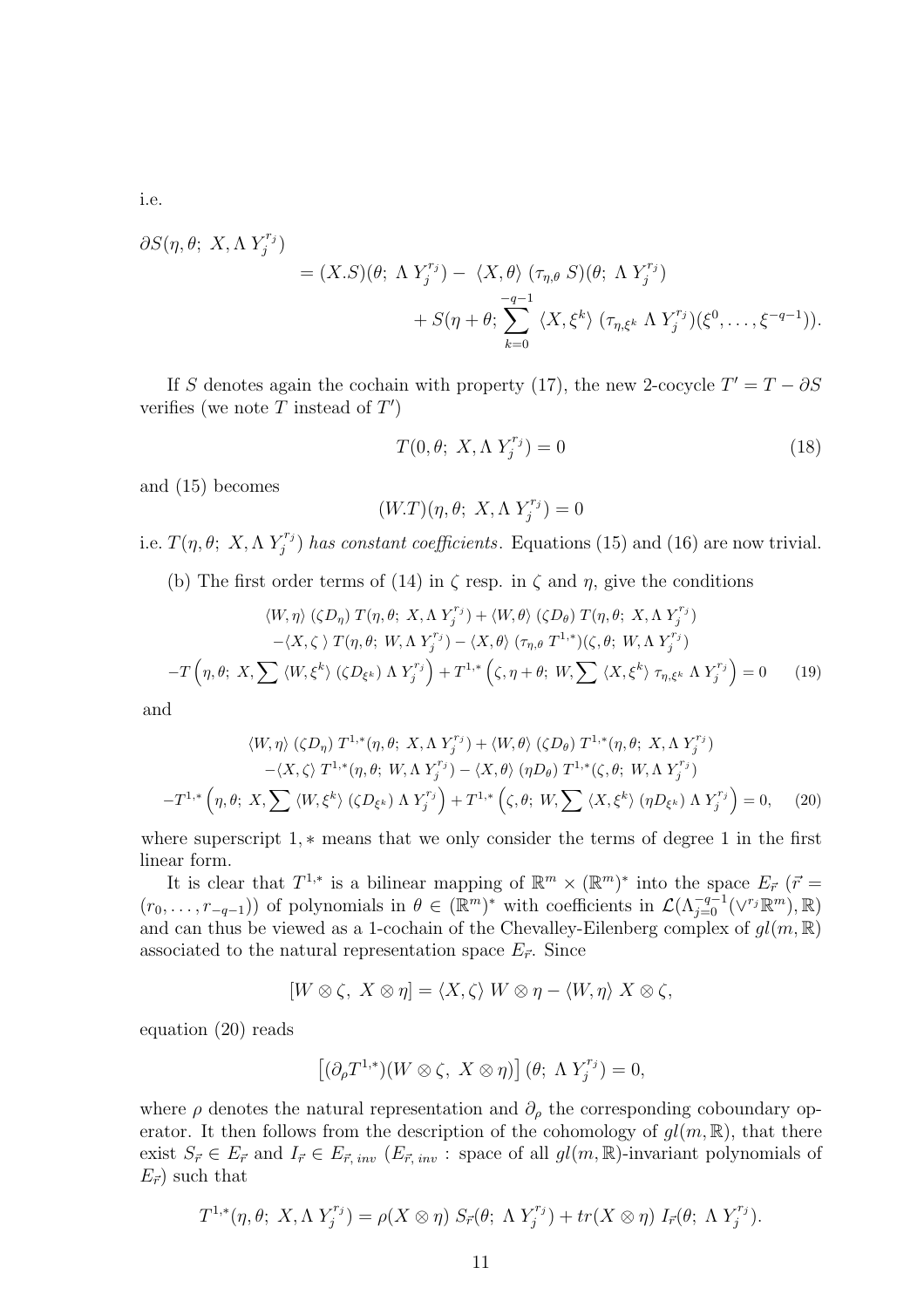The  $S_{\vec{r}}$  define  $S \in \Lambda^1_{alt}(\mathcal{E})_{q, loc}$  (vanishing on  $\mathcal{E}^a$ , if  $a \neq -q-1$ ). The 2-cocycle  $T' =$  $T + \partial S$  inherits all properties of T. Indeed, since the coefficients of S are constant, those of  $T'$  are constant too and it follows from remark 4 that

$$
T'(0, \theta; X, \Lambda Y_j^{r_j}) = 0.
$$

Moreover, applying once more Weyl's theorem, we see that

$$
T^{1,*}(\eta,\theta; X, \Lambda Y_j^{r_j}) = T^{1,*}(\eta,\theta; X, \Lambda Y_j^{r_j}) - \rho(X \otimes \eta) S(\theta; \Lambda Y_j^{r_j})
$$
  
=  $tr(X \otimes \eta) I_{\vec{r}}(\theta; \Lambda Y_j^{r_j}) = c_{\vec{r}} \langle X, \eta \rangle \langle \vec{Y}, \theta \rangle^{\vec{r}}$  (21)

 $(c_{\vec{r}} \in \mathbb{R}).$ 

In the sequel, we note again  $T$  instead of  $T'$ . We of course may regard  $T$  as 0-cochain of  $gl(m, \mathbb{R})$  valued in the space  $F_{\vec{r}}$  of all polynomials in  $\eta, \theta \in (\mathbb{R}^m)^*$  with coefficients in  $\mathcal{L}_2(\mathbb{R}^m \times \Lambda_{j=0}^{-q-1}(\vee^{r_j} \mathbb{R}^m), \mathbb{R})$ . Equation (19) may now be written

$$
[(\partial_{\rho}T)(W \otimes \zeta)](\eta, \theta; X, \Lambda Y_j^{r_j}) - \langle X, \theta \rangle (\tau_{\eta, \theta} T^{1,*})(\zeta, \theta; W, \Lambda Y_j^{r_j}) + T^{1,*} (\zeta, \eta + \theta; W, \sum \langle X, \xi^k \rangle \tau_{\eta, \xi^k} \Lambda Y_j^{r_j}) = 0
$$
(22)

 $(\partial_{\rho}$ : Chevalley-Eilenberg coboundary operator). The explicit form of the terms in  $T^{1,*}$  of (22) is necessary for later computations. It is easy to verify that lemma 2 and conclusion (21) yield

$$
[(\partial_{\rho}T)(W \otimes \zeta)](\eta, \theta; X, \Lambda Y_j^{r_j})
$$
  
+
$$
tr(W \otimes \zeta) \left[ -c_{\vec{r}} \langle X, \theta \rangle \{ \langle \vec{Y}, \eta + \theta \rangle^{\vec{r}} - \langle \vec{Y}, \theta \rangle^{\vec{r}} \} + \langle X, \eta + \theta \rangle \sum_{u=0}^{-q-1} \langle \vec{Y}, \eta + \theta \rangle^{\vec{r} - r_u \vec{e}_{u+1}} \sum_{n=0}^{r_u+1} \frac{1}{(r_u - n)!} c_{(r_0, \dots, n+1, \dots, r-q-1)} \left( \eta D_{\theta} \right)^{r_u - n} \langle Y_u, \eta + \theta \rangle^{r_u} \right] = 0, \quad (23)
$$

where  $(\vec{e}_i)$  is the canonical basis of  $\mathbb{R}^{-q}$ . We claim that the l.h.s. of (23) is the value at  $W \otimes \zeta$  and  $(\eta, \theta; X, \Lambda Y_i^{r_j})$  $j^{r_{j}}$ ) of an element of

$$
B^1(gl(m,\mathbb{R}),F_{\vec{r}})\oplus \Lambda^1_{inv}(gl(m,\mathbb{R}),\mathbb{R})\otimes F_{\vec{r},inv},
$$

where  $B^1(gl(m,\mathbb{R}),F_{\vec{r}})$  denotes the space of the 1-coboundaries,  $\Lambda^1_{inv}(gl(m,\mathbb{R}))$  $\mathbb{R}$ ,  $\mathbb{R}$ ) the space of the invariant scalar 1-cochains and  $F_{\vec{r}, inv}$  the space of the invariant elements of  $F_{\vec{r}}$ . This is quite evident. Indeed, since the coefficients  $c_{\vec{r}}$  obviously are skew-symmetric in the components of  $\vec{r}$ , the (second) expression in brackets is multilinear and skew-symmetric in the  $Y_i^{r_j}$  $j^{r_j}$ . That's one of the methods allowing to see that the bracketed aggregation is linear in  $\Lambda Y_i^{r_j}$  $j^{r_j}$ . Thus we have the announced result and both terms of (23) vanish. The vanishing of the coboundary means that  $T(\eta, \theta; X, \Lambda Y_i^{\tau_i})$  $\binom{r_j}{j}$ is invariant under the natural action of  $gl(m, \mathbb{R})$ . The vanishing of the second term, a polynomial in the evaluations of  $W, X, Y_0, \ldots, Y_{-q-1}$  at  $\zeta, \eta, \theta$ , which may be looked upon as independant variables, implies that its coefficients vanish. Determine now its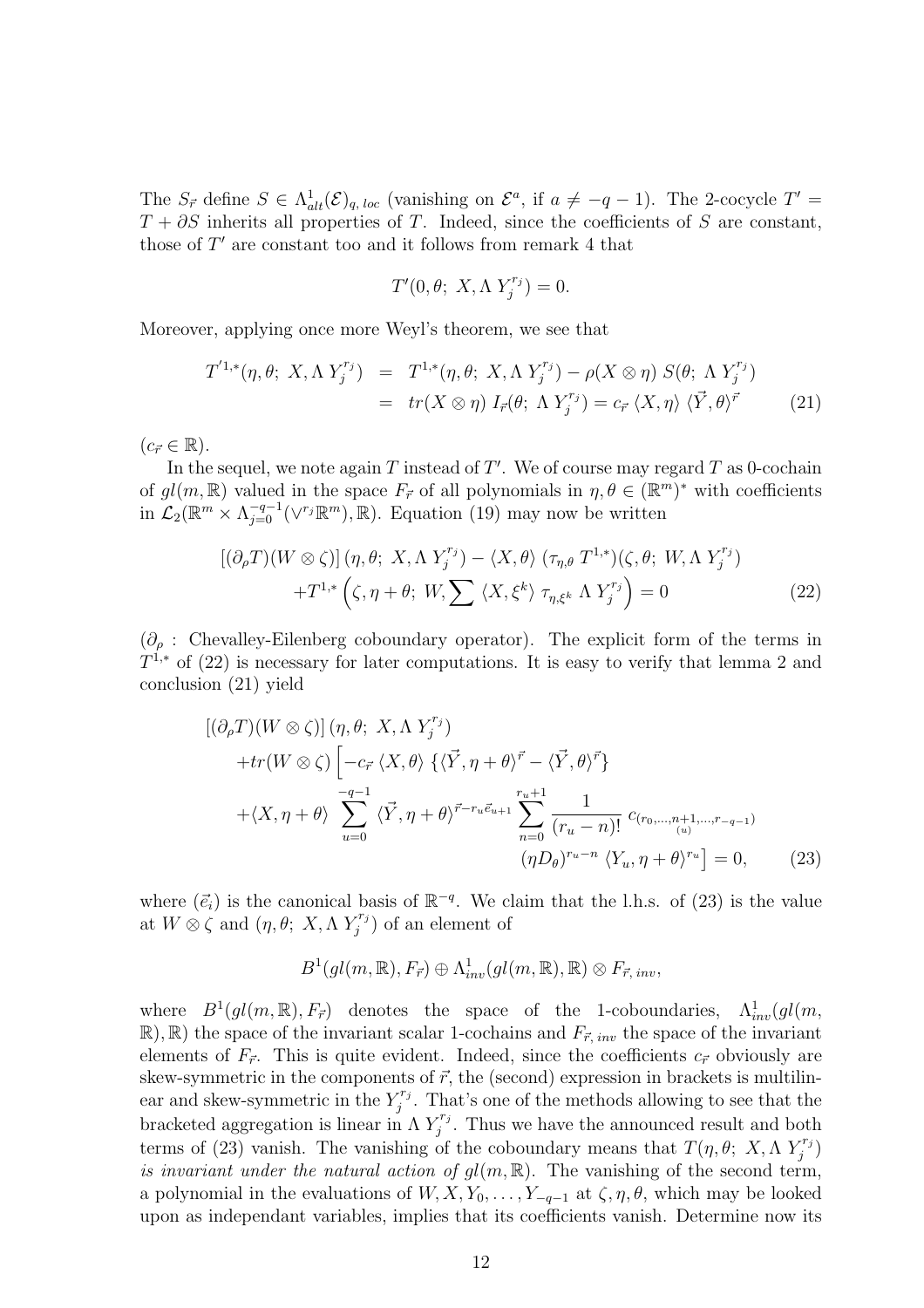term in  $\langle W, \zeta \rangle \langle X, \eta \rangle \langle Y_{-q-1}, \eta \rangle \langle \vec{Y}, \theta \rangle^{\vec{r}-\vec{e}_{-q}}$ . Noting that the degree in  $\langle Y_u, \eta \rangle$  of each term of the double sum over  $u$  and  $n$  is at least 1, one obtains

$$
r_{-q-1} \ c_{\vec{r}} \ \langle W, \zeta \rangle \ \langle X, \eta \rangle \ \langle Y_{-q-1}, \eta \rangle \ \langle \vec{Y}, \theta \rangle^{\vec{r}-\vec{e}_{-q}}.
$$

Hence the result

$$
T^{1,*}(\eta, \theta; X, \Lambda Y_j^{r_j}) = 0.
$$
 (24)

The properties of  $T$  (constancy of the coefficients, invariance,  $(18)$ ,  $(24)$ ) may be resumed as follows

$$
T(\eta, \theta; X, \Lambda Y_j^{r_j})
$$
  
\n
$$
= \langle X, \eta \rangle P_{r_j}(\langle Y_j, \eta \rangle, \langle Y_j, \theta \rangle) + \langle X, \theta \rangle Q_{r_j}(\langle Y_j, \eta \rangle, \langle Y_j, \theta \rangle)
$$
  
\n
$$
= \langle X, \eta \rangle \sum_{\substack{0 \le u_j \le r_j \\ |u| \ge 1}} a_{u}^{\vec{r}} \langle \vec{Y}, \eta \rangle^{\vec{u}} \langle \vec{Y}, \theta \rangle^{\vec{r} - \vec{u}} + \langle X, \theta \rangle \sum_{\substack{0 \le v_j \le r_j \\ |v| \ge 2}} b_{\vec{v}}^{\vec{r}} \langle \vec{Y}, \eta \rangle^{\vec{v}} \langle \vec{Y}, \theta \rangle^{\vec{r} - \vec{v}}, \tag{25}
$$

where  $a_{\vec{u}}^{\vec{r}}$ ,  $b_{\vec{v}}^{\vec{r}} \in \mathbb{R}$  and where  $|\cdot|$  denotes the sum of the components. Observe also that the coefficients  $a_{\vec{u}}^{\vec{r}}$ ,  $b_{\vec{v}}^{\vec{r}}$  are skew-symmetric in the columns of indexes.

(c) The terms of (14) of degree 2 in  $\zeta$  read

$$
\frac{1}{2} \langle W, \eta \rangle \, (\zeta D_{\eta})^2 \, T(\eta, \theta; \, X, \Lambda \, Y_j^{r_j}) \tag{L1}
$$

$$
+\frac{1}{2} \langle W,\theta\rangle \ (\zeta D_{\theta})^2 \ T(\eta,\theta;\ X,\Lambda \ Y_j^{r_j}) \tag{L2}
$$

$$
-\langle X,\zeta\rangle \ (\zeta D_{\eta}) \ T(\eta,\theta; \ W,\Lambda \ Y_{j}^{r_{j}}) \tag{L3}
$$

$$
-\langle X,\theta\rangle\;(\tau_{\eta,\theta}\;T^{2,*})(\zeta,\theta;\;W,\Lambda\;Y_j^{r_j})\tag{L4}
$$

$$
-\sum_{u=0}^{-q-1} \langle Y_u, \zeta \rangle \left( W D_{Y_u} \right) \left( \zeta D_{\theta} \right) T(\eta, \theta; X, \Lambda Y_j^{r_j}) \tag{L5}
$$

$$
-\sum_{u=0}^{-q-1} \frac{r_u}{2} \langle Y_u, \zeta \rangle^2 (W D_{Y_u}) T(\eta, \theta; X, Y_0^{r_0} \Lambda \dots \Lambda Y_u^{r_u-1} \Lambda \dots \Lambda Y_{-q-1}^{r_{-q-1}})
$$
  
(if  $r_u \ge 2$ ) (L6)

+ 
$$
\sum_{u=0}^{-q-1} \sum_{n=0}^{r_u-1} {r_u \choose n} \langle Y_u, \eta \rangle^{r_u-n} \frac{1}{n+1}
$$
  

$$
(XD_{Y_u}) T^{2,*}(\zeta, \eta + \theta; W, Y_0^{r_0} \Lambda Y_u^{n+1} \Lambda ... \Lambda Y_{-q-1}^{r_{-q-1}})
$$
 (L7)

 $= 0.$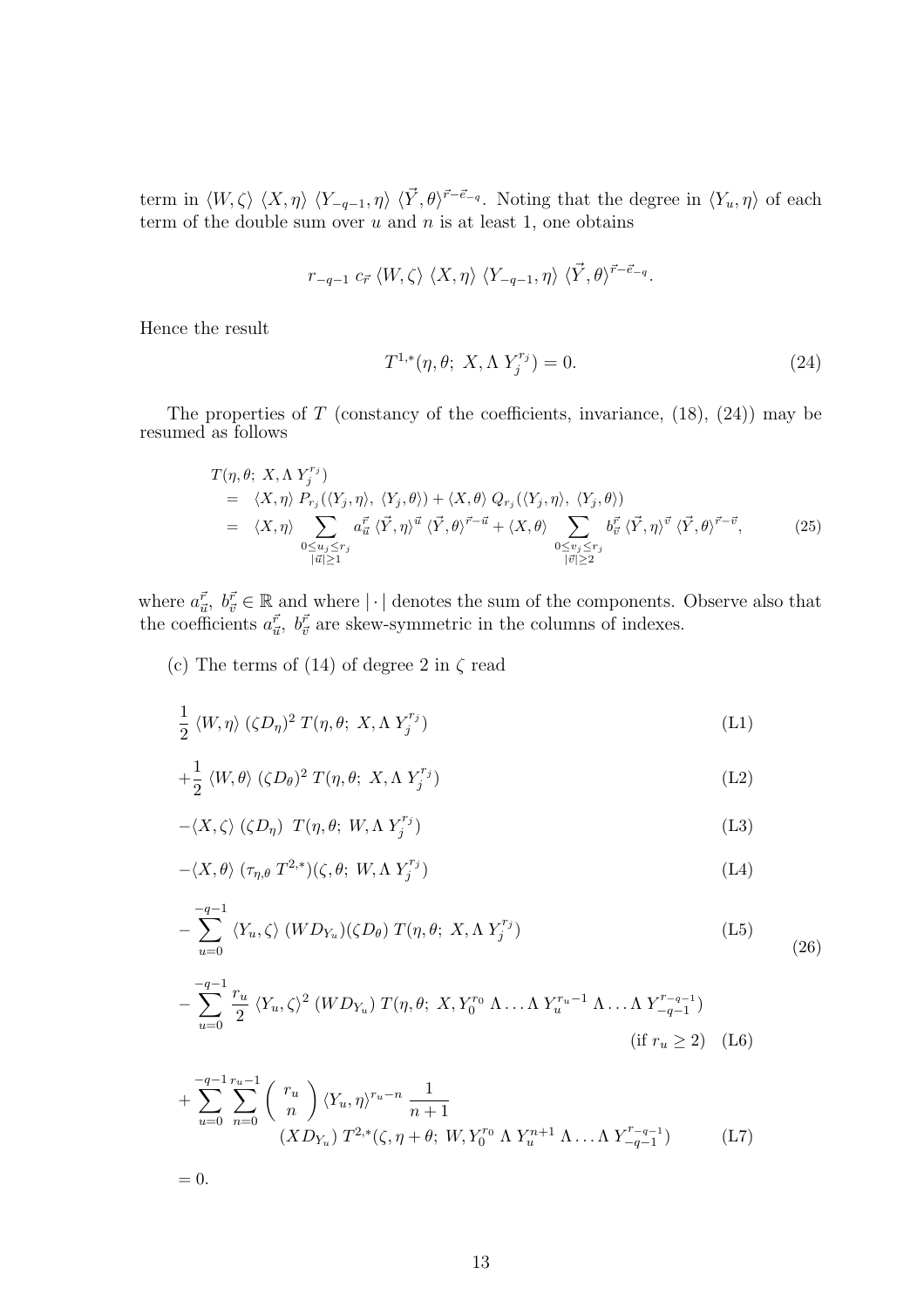It is useful for later argumentations to notice that (25) yields

$$
T^{2,*}(\zeta, \eta + \theta; W, \Lambda Y_j^{r_j})
$$
  
\n
$$
= \langle W, \zeta \rangle \sum_{i=1}^{-q} a_{\vec{e}_i}^{\vec{r}} \langle Y_{i-1}, \zeta \rangle \langle \vec{Y}, \eta + \theta \rangle^{\vec{r} - \vec{e}_i}
$$
  
\n
$$
+ \langle W, \eta + \theta \rangle \sum_{i \le k} b_{\vec{e}_i + \vec{e}_k}^{\vec{r}} \langle Y_{i-1}, \zeta \rangle \langle Y_{k-1}, \zeta \rangle \langle \vec{Y}, \eta + \theta \rangle^{\vec{r} - \vec{e}_i - \vec{e}_k}
$$
(27)

(if  $r_j = 1$ , the term  $i = k = j + 1$  is missing).

By seeking in (26) (its l.h.s. is a polynomial in the evaluations) the terms in  $\langle W, \zeta \rangle \langle X, \zeta \rangle$  (note that (26) is homogeneous of degree 1 in W and X and of degree 2 in  $\zeta$ , one sees that

$$
P_{r_j}(\langle Y_j, \eta \rangle, \langle Y_j, \theta \rangle)
$$
  
= 
$$
\sum_{u=0}^{-q-1} \sum_{n=0}^{r_u-1} {r_u \choose n} \frac{1}{n+1} a_{\vec{e}_{u+1}}^{\vec{r}+(n+1-r_u)\vec{e}_{u+1}} \langle Y_u, \eta \rangle^{r_u-n}
$$
  

$$
\langle \vec{Y}, \eta + \theta \rangle^{\vec{r}+(n-r_u)\vec{e}_{u+1}}.
$$
 (28)

Set now

$$
S(\eta; \Lambda Y_j^{r_j}) = c_{\vec{r}} \left\langle \vec{Y}, \eta \right\rangle^{\vec{r}},
$$

where  $c_{\vec{r}} \in \mathbb{R}$  is antisymmetric in the components of  $\vec{r}$ . This defines  $S \in \Lambda^1_{alt}(\mathcal{E})_{q, loc}$ vanishing on  $\mathcal{E}^a$ , if  $a \neq -q-1$ . It's possible to choose the coefficients  $c_{\vec{r}}$  so that the cohomologous cocycle  $T' = T - \partial S$  verifies (25) with  $P_{r_j} = 0$  (and thus has all the properties of  $T$ ). In fact, applying  $(28)$ , remark 4 and lemma 2, we obtain

$$
T'(\eta, \theta; X, \Lambda Y_j^{r_j})
$$
\n
$$
= \langle X, \eta \rangle \sum_{u=0}^{-q-1} \sum_{n=0}^{r_u-1} \binom{r_u}{n} \left( \frac{1}{n+1} a_{\vec{e}_{u+1}}^{\vec{r}+(n+1-r_u)\vec{e}_{u+1}} - c_{\vec{r}+(n+1-r_u)\vec{e}_{u+1}} \right)
$$
\n
$$
\langle Y_u, \eta \rangle^{r_u-n} \langle \vec{Y}, \eta + \theta \rangle^{\vec{r}+(n-r_u)\vec{e}_{u+1}}
$$
\n
$$
+ \langle X, \theta \rangle \left[ \sum_{\substack{0 \le v_j \le r_j \\ |\vec{v}| \ge 2}} b_{\vec{v}}^{\vec{r}} \langle \vec{Y}, \eta \rangle^{\vec{v}} \langle \vec{Y}, \theta \rangle^{\vec{r}-\vec{v}} + c_{\vec{r}} (\langle \vec{Y}, \eta + \theta \rangle^{\vec{r}} - \langle \vec{Y}, \theta \rangle^{\vec{r}}) \right]
$$
\n
$$
- \sum_{u=0}^{-q-1} \sum_{n=0}^{r_u-1} \binom{r_u}{n} c_{\vec{r}+(n+1-r_u)\vec{e}_{u+1}} \langle Y_u, \eta \rangle^{r_u-n} \langle \vec{Y}, \eta + \theta \rangle^{\vec{r}+(n-r_u)\vec{e}_{u+1}} \right]. \tag{29}
$$

It's natural to set

$$
c_{\vec{r}+(n+1-r_u)\vec{e}_{u+1}} = \frac{1}{n+1} \; a_{\vec{e}_{u+1}}^{\vec{r}+(n+1-r_u)\vec{e}_{u+1}},\tag{30}
$$

for each  $\vec{r} \in (\mathbb{N}^*)^{-q}, u \in \{0, \ldots, -q-1\}$  and  $n \in \{0, \ldots, r_u-1\}.$ 

Of course, we are obliged to prove that  $c_{\vec{R}}$  ( $\vec{R} \in (\mathbb{N}^*)^{-q}$ ) is well-defined and skewsymmetric. In other words, if

$$
\vec{R} = \vec{r} + (n + 1 - r_u) \; \vec{e}_{u+1}
$$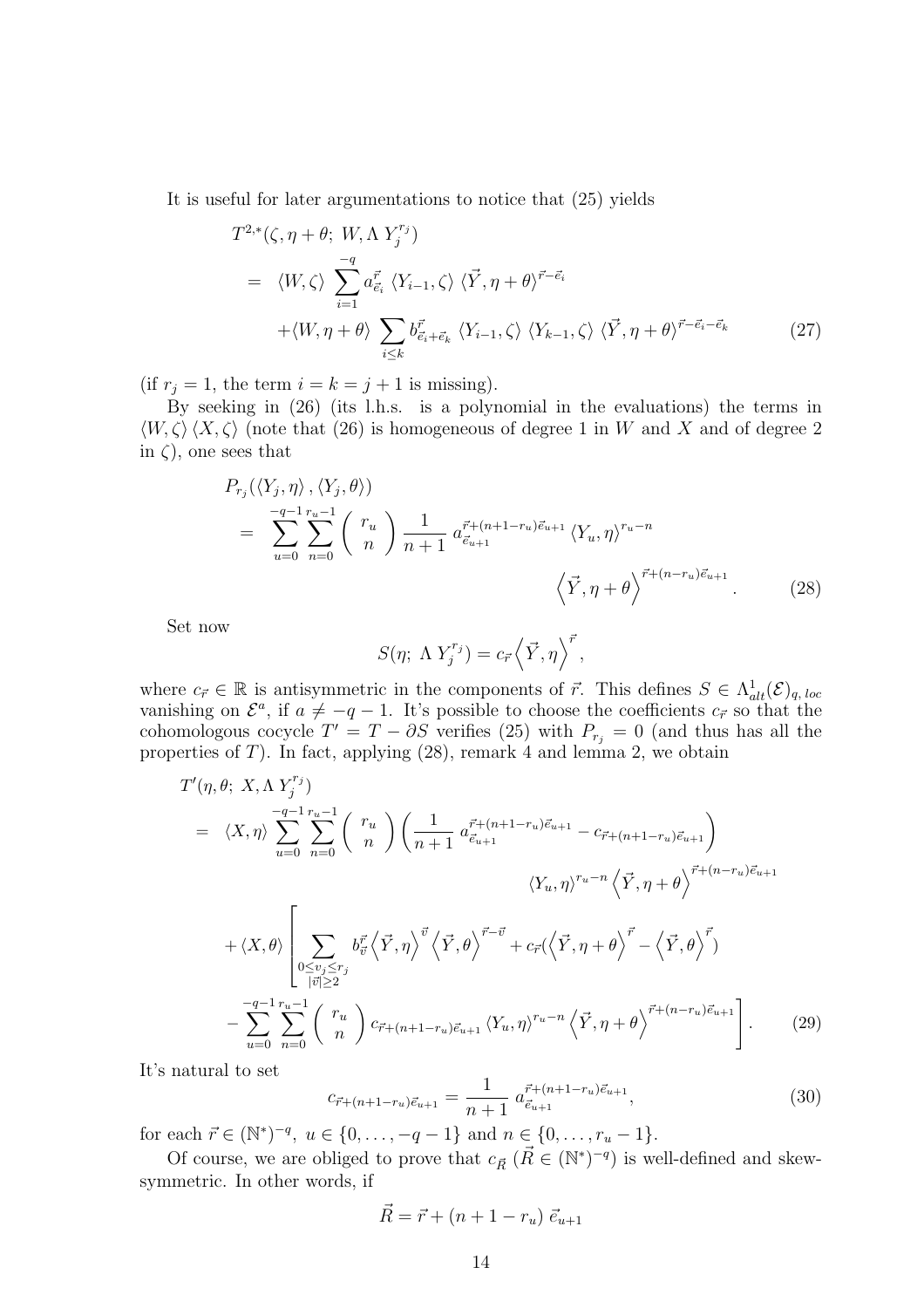$$
(\vec{r} \in (\mathbb{N}^*)^{-q}, u \in \{0, ..., -q-1\}, n \in \{0, ..., r_u - 1\})
$$
 and  

$$
\vec{S} = \vec{s} + (p + 1 - s_v)\vec{e}_{v+1}
$$

 $(\vec{s} \in (\mathbb{N}^*)^{-q}, v \in \{0, \ldots, -q-1\}, p \in \{0, \ldots, s_v-1\})$  verify  $\vec{S} = \nu \vec{R}$  for some permutation  $\nu$ , we must have

$$
\frac{1}{p+1} a_{\vec{e}_{v+1}}^{\vec{S}} = \text{sign } \nu \frac{1}{n+1} a_{\vec{e}_{u+1}}^{\vec{R}}.
$$
 (31)

We claim that it's sufficient to show that

$$
\frac{1}{r_w} a_{\vec{e}_{w+1}}^{\vec{r}} = \frac{1}{r_{w'}} a_{\vec{e}_{w'+1}}^{\vec{r}},\tag{32}
$$

for all  $\vec{r} \in (\mathbb{N}^*)^{-q}$  and  $w, w' \in \{0, \ldots, -q-1\}$ . Indeed, it is easily checked that the antisymmetry of the coefficients  $a_{\vec{u}}^{\vec{r}}$  in the columns of indexes allows to deduce (31) from (32). To prove (32), suppose  $w < w'$  and determine the terms of (26) in  $\langle W, \zeta \rangle \langle X, \eta \rangle \langle Y_w, \zeta \rangle \langle Y_{w'}, \eta \rangle$  $\frac{1}{2}$  $\overrightarrow{Y}, \theta$ ,  $\overrightarrow{Y} \cdot \overrightarrow{P}^{-\overrightarrow{e}_{w+1}-\overrightarrow{e}_{w'+1}}$ . Only the rows (L5) and (L7) may contain such terms. The unique interesting term of  $(L5)$  of course is  $u = w$  i.e.

$$
- \langle Y_w, \zeta \rangle (WD_{Y_w})(\zeta D_{\theta}) \left[ \langle X, \eta \rangle \sum_{v=0}^{-q-1} \sum_{n=0}^{r_v-1} {r_v \choose n} \frac{1}{n+1} a^{\vec{r}+(n+1-r_v)\vec{e}_{v+1}}_{\vec{e}_{v+1}} \right. \newline \langle Y_v, \eta \rangle^{r_v-n} \left\langle \vec{Y}, \eta + \theta \right\rangle^{\vec{r}+(n-r_v)\vec{e}_{v+1}} + \langle X, \theta \rangle Q_{r_j}(\langle Y_j, \eta \rangle, \langle Y_j, \theta \rangle) \right].
$$

The last term of the bracketed expression can't give any contribution. Same conclusion for the terms  $v \neq w'$ , which produce terms in  $\langle W, \eta \rangle$  or  $\langle Y_v, \eta \rangle$ , and for the terms  $v = w'$ ,  $n \neq r_{w'} - 1$ , which bring out terms in  $\langle Y_{w'}, \eta \rangle^{r_{w'} - n}$  with  $r_{w'} - n \geq 2$ . Consider now the term  $v = w'$ ,  $n = r_{w'} - 1$ . If  $\zeta D_{\theta}$  acts on a factor different from  $\langle Y_w, \eta + \theta \rangle^{r_w}$ , we can't get a term in  $\langle W, \zeta \rangle$ . Otherwise, we obtain a unique term of the prescribed type : its coefficient is

$$
-r_w\;a^{\vec{r}}_{\vec{e}_{w'+1}}.
$$

Let's examine (L7). We necessarily have  $u = w'$ ,  $n = r_{w'} - 1$ . It follows from (27) that this term may be written

$$
\langle Y_{w'}, \eta \rangle \, \left( X D_{Y_{w'}} \right) \left[ \langle W, \zeta \rangle \sum_{i=1}^{-q} a_{\vec{e}_i}^{\vec{r}} \, \langle Y_{i-1}, \zeta \rangle \, \langle \vec{Y}, \eta + \theta \rangle^{\vec{r} - \vec{e}_i} + \langle W, \eta + \theta \rangle \dots \right].
$$

Here the terms  $i \neq w + 1$  and those in  $\langle W, \eta + \theta \rangle$  can be cancelled. Thus, the only term of the specified type has the coefficient

$$
r_{w'}~a^{\vec{r}}_{\vec{e}_{w+1}}.
$$

Hence the result (32).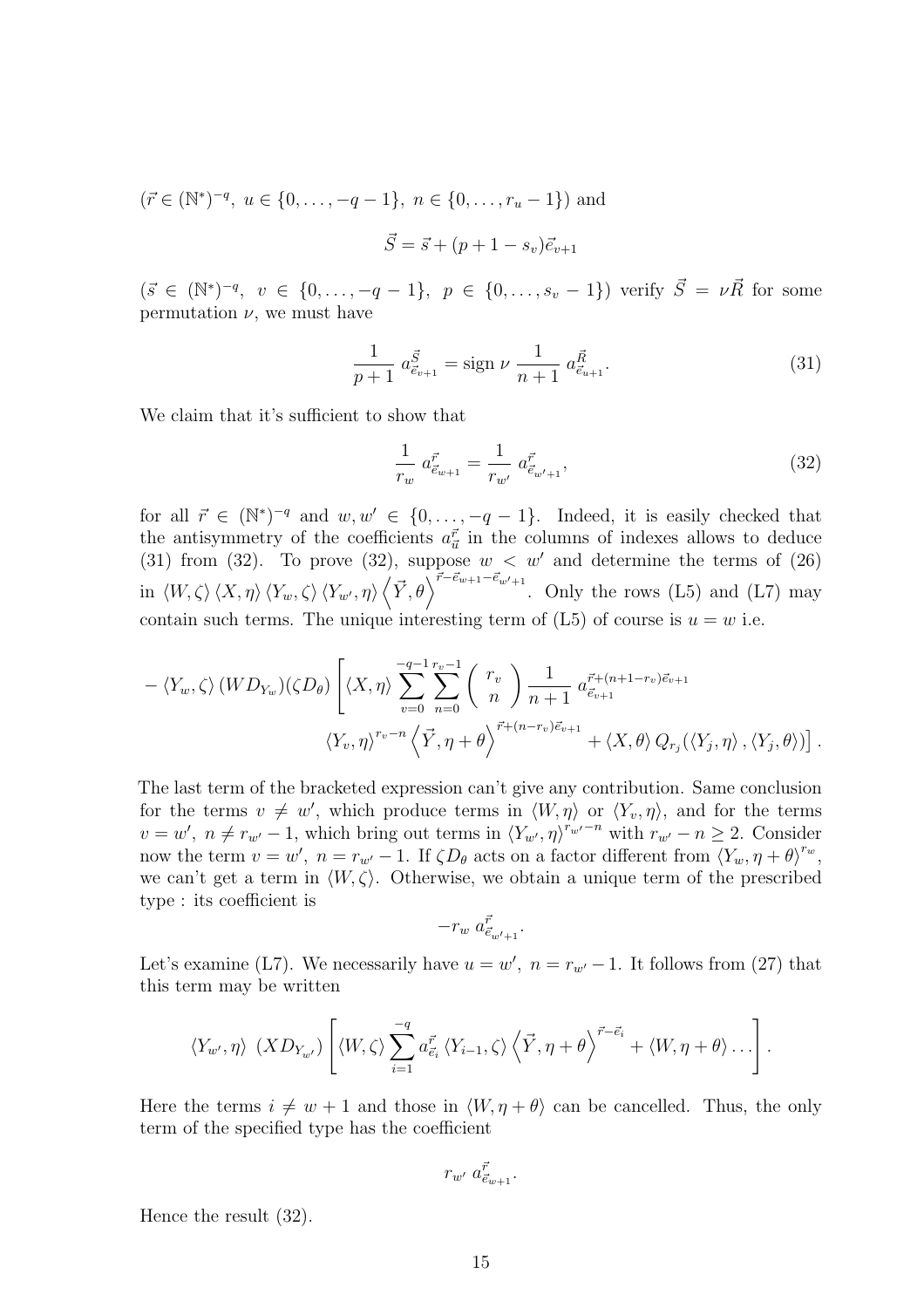Finally, we actually can define the coefficients  $c_{\vec{R}}~(\vec{R} \in (\mathbb{N}^*)^{-q})$  by (30). So it's clear from (29) (one immediately sees that the first order terms in  $\eta$  vanish) that

$$
T'(\eta, \theta; X, \Lambda Y_j^{r_j})
$$
  
=  $\langle X, \theta \rangle Q'_{r_j}(\langle Y_j, \eta \rangle, \langle Y_j, \theta \rangle) = \langle X, \theta \rangle \sum_{\substack{0 \le v_j \le r_j \\ |\vec{v}| \ge 2}} b'^{\vec{r}}_{\vec{v}} \left\langle \vec{Y}, \eta \right\rangle^{\vec{v}} \left\langle \vec{Y}, \theta \right\rangle^{\vec{r} - \vec{v}},$  (33)

where the coefficients  $b_{\vec{v}}^{'\vec{r}} \in \mathbb{R}$  are again skew-symmetric in the columns of indexes.

For the sake of simplicity, we henceforth shall omit superscript '. Let's now seek in (26) the terms in  $\langle W, \zeta \rangle \langle X, \theta \rangle \langle Y_w, \zeta \rangle$  (w  $\in \{0, \ldots, -q-1\}$ ). Only the rows (L4), (L5) and (L7) have to be examined. In view of (33), all terms of (L4) and (L7) are in  $\langle W, \eta \rangle$  or  $\langle W, \theta \rangle$ . The only convenient term of (L5) reads

$$
-\langle W,\zeta\rangle\langle X,\theta\rangle\langle Y_w,\zeta\rangle D_{\langle Y_w,\theta\rangle} Q_{r_j}(\langle Y_j,\eta\rangle,\langle Y_j,\theta\rangle) = 0.
$$

Since  $Q_{r_j}(\langle Y_j,\eta\rangle,\langle Y_j,\theta\rangle)$  thus is independant of  $\langle Y_w,\theta\rangle$   $(w \in \{0,\ldots,-q-1\})$  and since  $\vec{r} \in (\mathbb{N}^*)^{-q}$  implies  $|\vec{r}| \ge -q \ge 2$ , we have

$$
T(\eta, \theta; X, \Lambda Y_j^{r_j}) = b_{\vec{r}}^{\vec{r}} \langle X, \theta \rangle \left\langle \vec{Y}, \eta \right\rangle^{\vec{r}}, \tag{34}
$$

so that

$$
T^{2,*}(\eta, \theta; X, \Lambda Y_j^{r_j}) = 0.
$$
 (35)

In fact, the degree of  $T(\eta, \theta; X, \Lambda Y_i^{r_i})$  $\sum_{j=1}^{r_j}$  in  $\eta$  is  $|\vec{r}| \geq -q$ . Consequently, property (35) is satisfied, if  $q \leq -3$  and if  $q = -2$  and  $|\vec{r}| \geq 3$ . If  $q = -2$  and  $|\vec{r}| = r_0 + r_1 = 2$ , the coefficient  $b_{\vec{r}}^{\vec{r}} = b_{1,1}^{1,1}$  vanishes, in view of its antisymmetry, and so (35) is again satisfied.  $\sum_{\nu}$  $\vec{r}-\vec{e}_{w+1}$ 

Now determine the terms of (26) in  $\langle W,\theta\rangle$  ,  $\langle X,\zeta\rangle \langle Y_w,\zeta\rangle \langle \vec{Y},\eta\rangle$  $(w \in \{0,\ldots,$  $-q-1$ ). It follows from (34) and (35) that (L2) and (L7) vanish. Only row (L3) is interesting. We get

$$
-r_w b_{\vec{r}}^{\vec{r}} \langle W, \theta \rangle \langle X, \zeta \rangle \langle Y_w, \zeta \rangle \langle \vec{Y}, \eta \rangle^{\vec{r} - \vec{e}_{w+1}} = 0,
$$

which implies that

$$
T(\eta, \theta; X, \Lambda Y_j^{r_j}) = 0.
$$
\n(36)

Result (36) means that T vanishes on Diff<sup>1</sup>  $\times \mathcal{E}^{-q-1}$ . Therefore equation (13) reads

$$
A(T(B, C)) = T([A, B], C) + T(B, [A, C]),
$$

if  $A \in \text{Diff}^1$ ,  $B \in \mathcal{E}^0$  and  $C \in \mathcal{E}^{-q-1}$ . In view of lemma 1, we then have

$$
T(B,C) = 0,
$$

for all  $B \in \mathcal{E}^0$  and  $C \in \mathcal{E}^{-q-1}$ . . ¥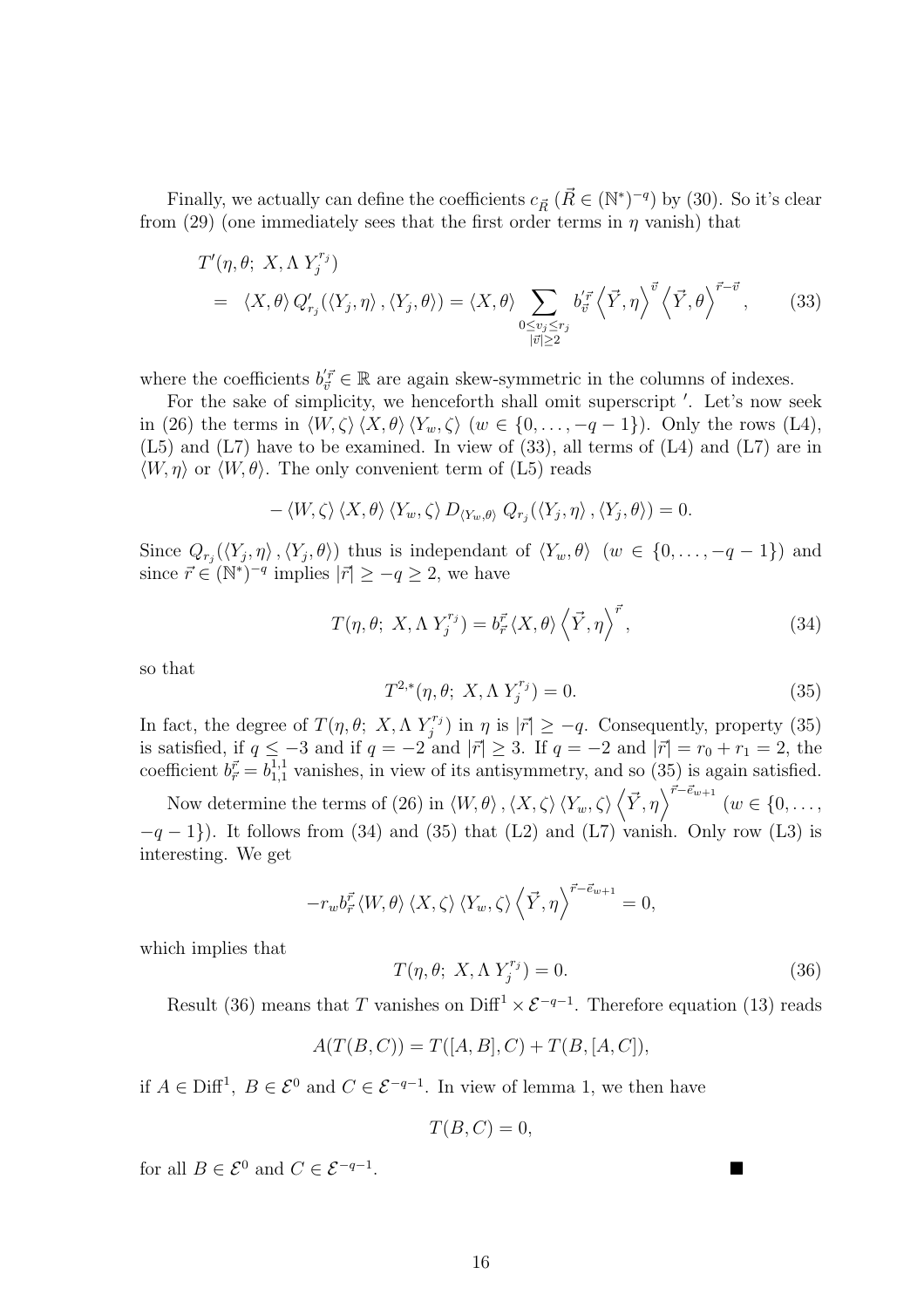#### 4. FIRST COHOMOLOGY SPACE

THEOREM 2. Let M be a smooth connected second-countable Hausdorff manifold of dimension  $m > 2$ . Then

(i)  $T \in \Lambda_{alt}^1(\mathcal{E})_{-1, loc} \cap \text{ker } \theta \cap \text{ker } \partial \text{ implies } T = 0,$ (ii)  $T \in \Lambda^1_{alt}(\mathcal{E})_{q, loc} \cap \text{ker } \partial \text{ with } q \leq -2, \text{ implies } T = 0.$ 

Thus

(j)  $H^1(\ker \theta) = 0$  and  $H^1_{alt}(\mathcal{E})_{-1, loc} \approx H^1_{DR}(M)$ , (ij)  $H^1_{alt}(\mathcal{E})_{q, loc} = 0$ , if  $q \le -2$ .

Proof. We need only prove (i) and (ii) (see (1) and theorem 1). In view of (i) and (ii), it may be interesting to verify that all coboundaries vanish. This indeed is an immediate consequence of the definition

$$
\Lambda^0_{alt}(\mathcal{E})_{q, loc} = \mathcal{E}^q \quad (q \in \mathbb{Z}).
$$

Now let  $T \in \Lambda^1_{alt}(\mathcal{E})_{q, loc} \cap \text{ker } \partial (q \leq -1; \text{ if } q = -1, \text{ we also suppose that } T \in \text{ker } \theta).$ Observe that  $T(B) = 0$ , if  $b \le -q - 2$ . It thus is sufficient to prove that  $T(B) = 0$ , if  $b \leq p \ (p \geq -q-2)$ , implies  $T(B) = 0$ , if  $b \leq p+1$ .

Use the equation  $\partial T(A, B) = 0$  i.e.

$$
[A, T(B)] - (-1)^{ab} [B, T(A)] - T([A, B]) = 0,
$$
\n(37)

with  $a = -1$  and  $b = p + 1$ . Since it is trivial for  $p = -q - 2$ , we first consider the case  $p > -q - 2$ . It then reads (see (3))

$$
i_A T(B) = 0,
$$

so that

$$
T(B) = 0.
$$

If  $q = -1$  and  $p = -q - 2 = -1$ , we have to verify that  $b = 0$  implies  $T(B) = 0$  i.e. that  $T \in \ker \theta$ .

If  $q \leq -2$  and  $p = -q - 2 \geq 0$ , write equation (37) with  $a = 0$  and  $b = p + 1 = -q - 1$ . Since it reads

$$
A(T(B)) = T([A, B]),
$$

it follows from lemma 1 that

$$
T(B) = 0.
$$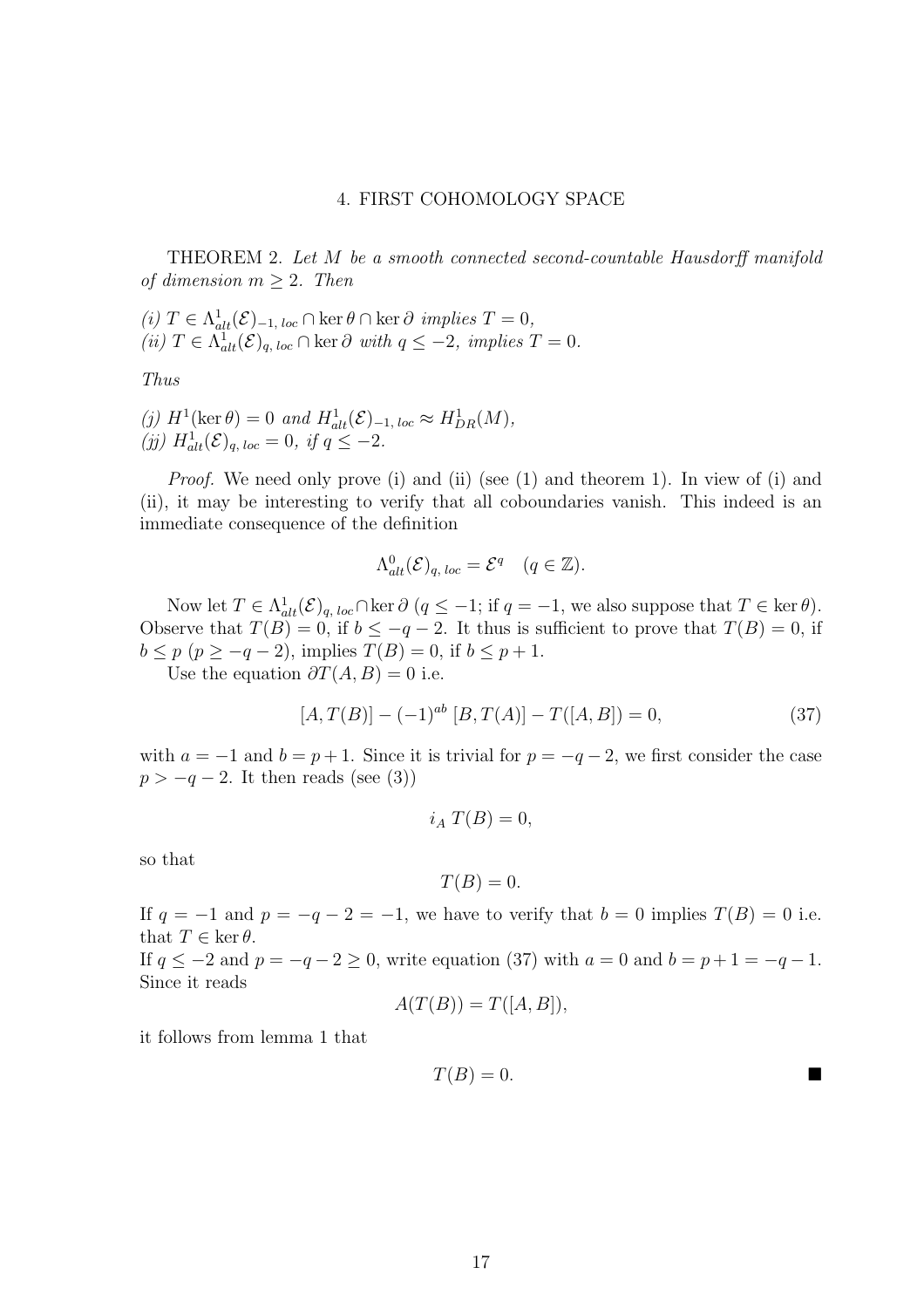#### 5. SECOND COHOMOLOGY SPACE

THEOREM 3. Let M be a smooth connected second-countable Hausdorff manifold of dimension  $m > 3$ . Then

(i)  $H^2(\ker \theta) = 0$  and  $H^2_{alt}(\mathcal{E})_{-1, loc} \approx H^2_{DR}(M)$ , (*ii*)  $H_{alt}^2(\mathcal{E})_{q, loc} = 0$ , *if*  $q \le -2$ .

*Proof.* Let  $T \in \Lambda_{alt}^2(\mathcal{E})_{q, loc} \cap \text{ker } \partial (q \leq -1; \text{ if } q = -1, \text{ we also suppose that }$  $T \in \text{ker } \theta$ . Here  $T(B, C) = 0$ , if  $b+c \le -q-2$ . We shall demonstrate that  $T(B, C) = 0$ , if  $b+c \leq p$  ( $p \geq -q-2$ ), implies  $T(B, C) = 0$ , if  $b+c \leq p+1$  – modulo a coboundary. We have to examine the degrees  $(k, p-k+1)$  with  $-1 \le k \le p-k+1$  i.e.  $-1 \le k \le (p+1)/2$ .

(1) First consider the case  $p = -q - 2$ ,  $k = 0$  i.e.  $(k, p - k + 1) = (0, p + 1) =$  $(0, -q - 1)$ . If  $q = -1$ , we need only observe that  $T \in \text{ker }\theta$ . If  $q \leq -2$ , it follows from lemma 3 (at least if M is a contractible chart domain (\*)) that  $T(B, C) = 0$ , if  $b = 0$ and  $c = -q - 1$  (modulo a coboundary).

(2) In order to study the case  $k = -1$  i.e.  $(k, p - k + 1) = (-1, p + 2)$ , we define  $S \in \Lambda_{alt}^1(\mathcal{E})_{q, loc}$  ( $\cap$  ker  $\theta$ , if  $q = -1$ ) by setting

$$
S(C) = 0, \text{ if } c \neq p+2 \text{ and}
$$
  

$$
S(C)(u_0, \dots, u_{p+q+2}) = T(C, u_0)(u_1, \dots, u_{p+q+2}) \in N, \text{ if } c = p+2,
$$

where  $u_0, \ldots, u_{p+q+2} \in N$ . We claim that  $S(C) \in \mathcal{E}^{p+q+2} = A^{p+q+2}(N)_{loc, n.c.}$ , if  $c =$  $p + 2$ . Indeed,  $S(C)$  obviously is a multilinear local mapping of  $N \times \cdots \times N$  into N. To prove the antisymmetry and the vanishing on constants, write the equation

$$
\partial T(A, B, C) = [A, T(B, C)] - (-1)^{ab} [B, T(A, C)] + (-1)^{(a+b)c} [C, T(A, B)]
$$
  
- 
$$
T([A, B], C) + (-1)^{bc} T([A, C], B) - (-1)^{a(b+c)} T([B, C], A) = 0, (38)
$$

with  $a = b = -1$  and  $c = p+2$ . Notice that it's trivial when  $p = -q-2$ . If  $p > -q-2$ , it reads (we use the more convenient notations  $u$  and  $v$  instead of  $A$  and  $B$ )

$$
i_v T(C, u) = -i_u T(C, v),
$$

so that  $S(C)$  is skew-symmetric and vanishing on  $1 \in N$ . If  $p = -q - 2$ , we need only check that  $S(C)(1) = T(C, 1) = 0$ . Since  $I_1T = T(., 1) \in \Lambda^1_{alt}(\mathcal{E})_{q-1, loc} \cap \text{ker } \partial$ (see remark 1), it's clear from theorem 2 that  $S(C)(1) = 0$ . Finally,  $S \in \Lambda^1_{alt}(\mathcal{E})_{q, loc}$  $(\cap \ker \theta, \text{ if } q = -1)$  as claimed.

Set now

$$
T' = T + (-1)^{q+1} \partial S.
$$

If  $p = -q-2$ , the cohomologous 2-cocycle T' still vanishes on  $\mathcal{E}^0 \times \mathcal{E}^{-q-1}$ . For  $q = -1$ , this is obvious. For  $q \leq -2$ , it is coming from the definition :  $S(C) = 0$  unless  $c =$  $p+2 (= -q \ge 2)$ . The cocycle T' also continues to vanish when  $b+c \le p$  ( $p \ge -q-2$ ). In fact, if  $b \ge p+2$  or  $c \ge p+2$ , one has  $c \le -2$  or  $b \le -2$  respectively and  $T'(B, C) = 0$ .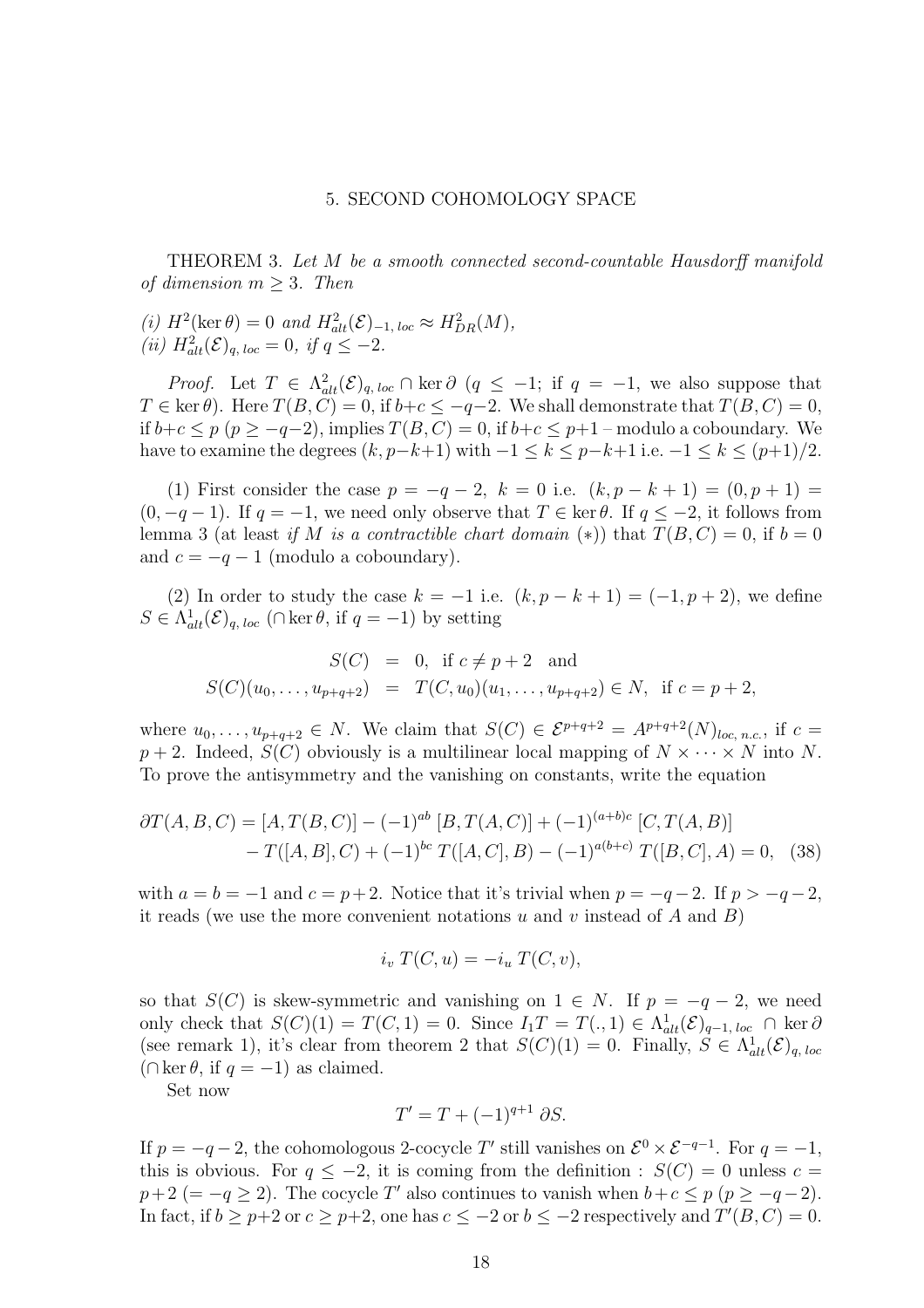Otherwise,  $b < p+2$ ,  $c < p+2$  and  $b+c \leq p$ , so that  $T'(B, C) = (-1)^{q+1} \partial S(B, C) = 0$ . Moreover, from the definition of  $S$  it is clear that

$$
T'(C, u) = 0,
$$

if  $c = p + 2$  (> 1) and  $u \in N$ .

(3) Let us now look at the degrees  $(k, p - k + 1)$ , where  $0 \le k \le p - k + 1$  i.e.  $0 \leq k \leq (p+1)/2$ . We shall use equation (38) with  $a = -1$ ,  $b = k$  and  $c = p - k + 1$ . Observe that it is trivial for  $p = -q - 2$ . If  $p > -q - 2$ , writing again u instead of A and T instead of T', we get  $(a + c \le p; a + b \le p$ , since  $p \ge -1; a + b + c = p$ 

$$
i_u T(B, C) = 0.
$$

For  $p = -q - 2$ , as  $(0, -q - 1)$  has already been considered, we just have to check the degrees  $(k, -k - q - 1)$  with  $1 \leq k \leq -(q + 1)/2$ . Such k only exist if  $q \leq -3$ . Take  $a = 0$ ,  $b = k$  and  $c = -k - q - 1$  and note that equation (38) then reads  $(a + c = p - k + 1 \le p; a + b = k \le -(q + 1)/2 \le -q - 2 = p; (b + c, a) = (-q - 1, 0))$ 

 $A(T(B, C)) = T([A, B], C) + T(B, [A, C]).$ 

By lemma 1, this implies that

$$
T(B,C) = 0.
$$

This completes the induction and the proof of theorem 3, part (i). In view of (\*), part (ii) is only valid on a contractible chart domain. Thus, if  $T \in \Lambda^2_{alt}(\mathcal{E})_{q, loc}$ ker  $\partial$  (q  $\leq$  -2), if  $(U_i)_{i\in\mathbb{N}}$  is a contractible covering of M by chart domains and if  $i \in \mathbb{N}$ , there is  $S_i \in \Lambda_{alt}^1(\mathcal{E}_{U_i})_{q, loc}$  such that

$$
T|_{U_i} = \partial S_i,
$$

where  $\mathcal{E}_{U_i}$  denotes the space  $\mathcal E$  associated to  $U_i$  and  $T|_{U_i}$  the restriction of T to  $U_i$ . Since we then have

$$
S_i|_{U_i \cap U_j} - S_j|_{U_i \cap U_j} \in \Lambda^1_{alt}(\mathcal{E}_{U_i \cap U_j})_{q, loc} \cap \ker \partial,
$$

it follows from theorem 2 that

$$
S_i|_{U_i \cap U_j} = S_j|_{U_i \cap U_j} \quad \text{for each } i, j \in \mathbb{N}.
$$

This means that there exists  $S \in \Lambda_{alt}^1(\mathcal{E})_{q, loc}$  such that  $S|_{U_i} = S_i$  and so

$$
T|_{U_i} = \partial S_i = (\partial S)|_{U_i} \quad \text{for all } i \in \mathbb{N}.
$$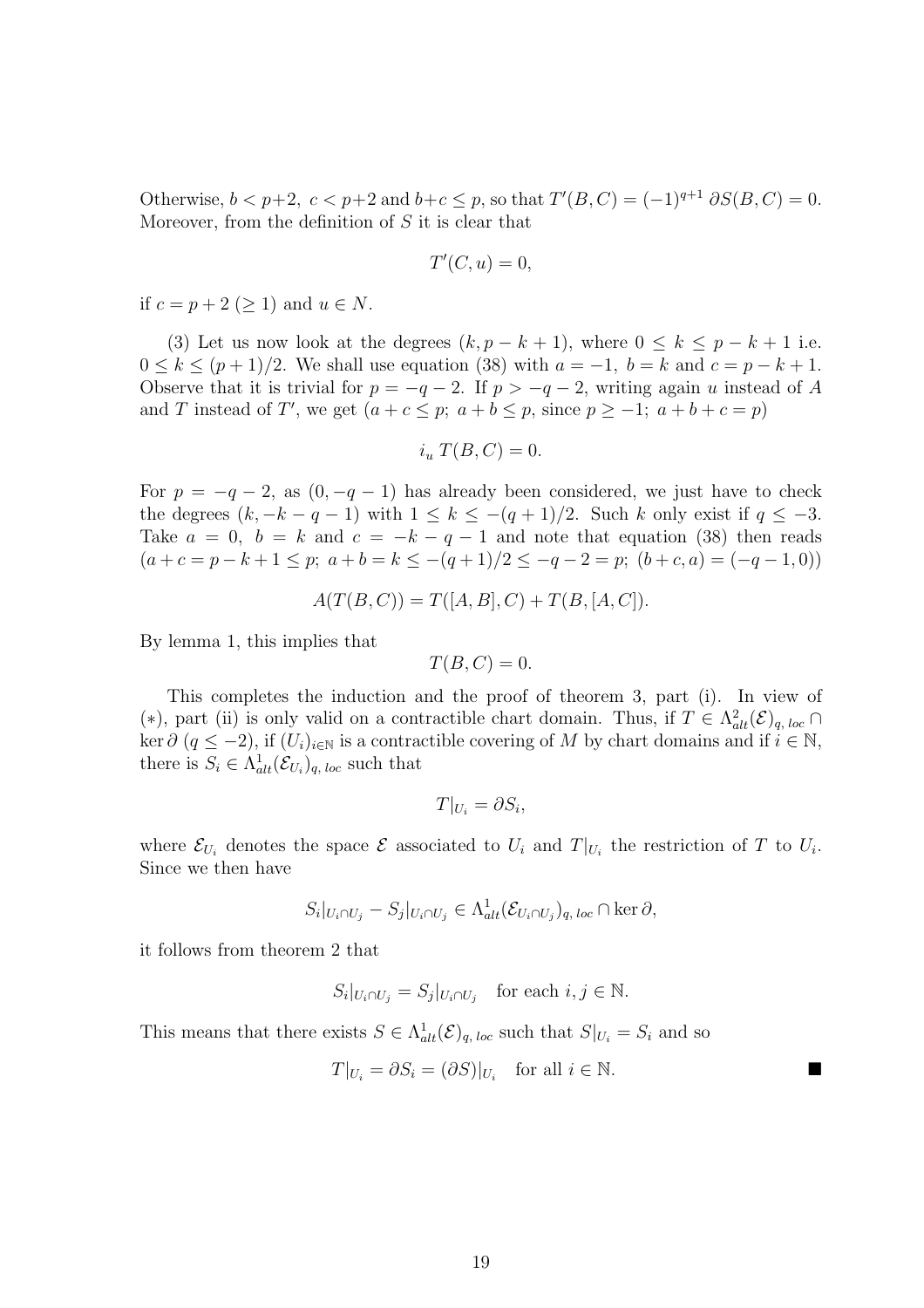#### 6. THIRD COHOMOLOGY SPACE

THEOREM 4. Let M be a smooth connected second-countable Hausdorff manifold of dimension  $m \geq 3$ . Then

$$
H^3(\ker \theta) = 0 \quad and \quad H^3_{alt}(\mathcal{E})_{-1, loc} \approx H^3_{DR}(M).
$$

*Proof.* Let  $T \in \Lambda_{alt}^3(\mathcal{E})_{-1, loc} \cap \ker \theta \cap \ker \partial$ . As  $I_1T \in \Lambda_{alt}^2(\mathcal{E})_{-2, loc} \cap \ker \partial$  (see remark 1), there is  $S \in \wedge^1_{alt}(\mathcal{E})_{-2, loc}$  such that  $I_1T = \partial S$  (see theorem 3). We claim that there exists a lifting  $\tilde{S}$  of S i.e. a cochain  $\hat{S} \in \Lambda^2_{alt}(\mathcal{E})_{-1, loc} \cap \text{ker } \theta$  which verifies  $I_1 \hat{S} = S$ . Indeed,  $\hat{S}$  defined by

$$
\hat{S}(A,B) = \begin{cases} S(A).B, \text{ if } a \ge 1, \ b = -1, \\ (-1)^{b+1} \hat{S}(B,A), \text{ if } a = -1, \ b \ge 1, \\ 0, \text{ otherwise,} \end{cases}
$$

has the required properties, so that  $I_1$   $\partial \hat{S} = \partial S$  (see again remark 1). Thus, the cohomologous cocycle

$$
T'=T-\partial \hat{S}
$$

vanishes on constants (recall that we note n.c.).

Subsequently, we write as usual T for T'. Since T is n.c. and  $T(B, C, D) = 0$  when  $b + c + d \le -1$ , we once more proceed by induction. We shall show that T is n.c. and  $T(B, C, D) = 0$ , if  $b + c + d \leq p \ (p \geq -1)$ , imply – modulo a coboundary – T is n.c. and  $T(B, C, D) = 0$ , if  $b + c + d \leq p + 1$ . It of course is enough to examine the triplets  $(b, c, d) = (r, s, p - r - s + 1)$  with  $-1 \le r \le s \le p - r - s + 1$ .

(1) First consider the degrees  $(-1, s, p - s + 2)$  where  $-1 \le s \le p - s + 2$ . Define  $S \in \Lambda^2_{alt}(\mathcal{E})_{-1, loc} \cap \text{ker } \theta$  by setting,

(i) if 
$$
(a, b) = (-1, p + 3)
$$
 or  $(a, b) = (p + 3, -1)$ ,  
\n
$$
S(A, B)(u_0, \dots, u_{p+1}) = \frac{1}{p+3} \sum_{\nu \in \Pi_{p+2}} \text{sign } \nu \ T(A, B, u_{\nu_0})(u_{\nu_1}, \dots, u_{\nu_{p+1}}) \in N,
$$

where  $\Pi_{p+2}$  denotes the set of all cyclical permutations of  $p+2$  objects,

(ii) if  $(a, b) = (s, p - s + 2)$  with  $0 \le s \le p + 2$ ,  $S(A, B)(u_0, \ldots, u_{p+1}) = T(A, B, u_0)(u_1, \ldots, u_{p+1}) \in N$ 

(iii) otherwise,

$$
S(A, B) = 0.
$$

Let's verify that  $S(A, B) \in \mathcal{E}^{a+b-1}$ . It is obvious that  $S(A, B)$  is multilinear and local. Since T is n.c. by assumption,  $S(A, B)$  is n.c. too. We still have to check skew symmetry. In (i), remember the antisymmetry of  $T(A, B, u_{\nu_0})$ . In (ii), we consider the cocycle-equation

$$
\partial T(A, B, C, D) = 0,\t\t(39)
$$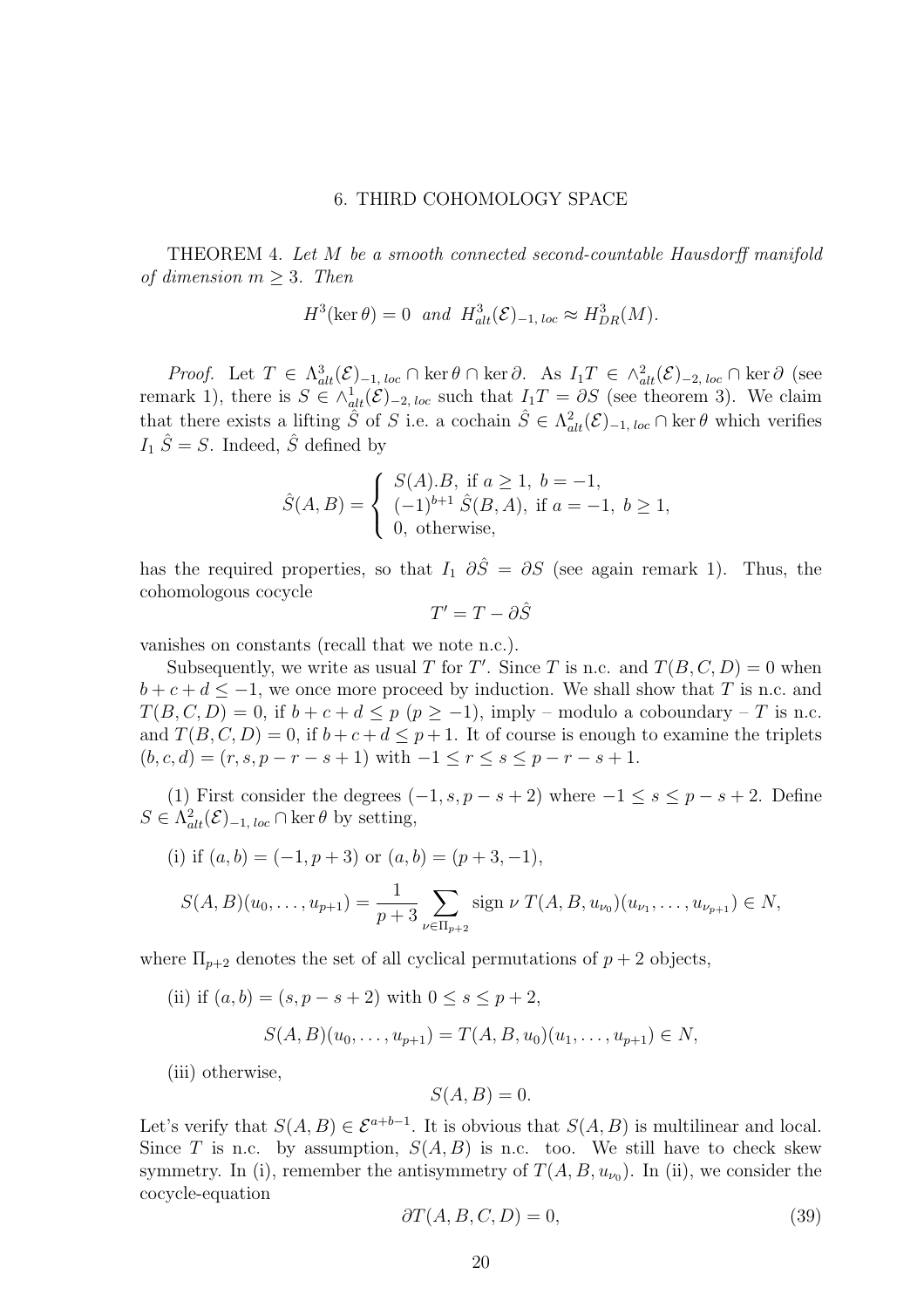with  $a = s, b = p - s + 2, c = -1$  and  $d = -1$ . Noticing that  $0 \le s \le p + 2$  and  $p \ge 0$ (for  $p = -1$ , the problem fades away) and substituting u and v for C and D, we get

$$
i_u T(A, B, v) = -i_v T(A, B, u).
$$

Hence  $S(A, B) \in \mathcal{E}^{a+b-1}$  and  $S \in \Lambda^2_{alt}(\mathcal{E})_{-1, loc} \cap \text{ker } \theta$ .

Set now

$$
T'=T-\partial S.
$$

The cocycle  $T'$  still vanishes on constants (see remark 1 and definition of  $S$ ). It also continues to vanish if the total degree of its arguments is less than or equal to  $p$ . Indeed, if  $a + b + c \leq p$ , one easily verifies that  $\partial S(A, B, C) = 0$  (see (38)), since  $S(A, B) \neq 0$ only if  $a + b = p + 2$ .

In addition,  $T'(A, B, C) = 0$  for  $(a, b, c) = (-1, s, p - s + 2)$  with  $-1 \le s \le p - s + 2$ . Distinguish the cases  $s \geq 0$  and  $s = -1$  (systematically denote functions by  $u, v, \ldots$ rather than by  $A, B, \ldots$ ).

$$
(I) s \geq 0
$$

According to (38),

$$
T'(u, B, C) = T(u, B, C) + (-1)^{p+1} i_u S(B, C) = 0.
$$

Straightforward.

(II) 
$$
s = -1
$$

Here

$$
T'(u, v, C) = T(C, u, v) - i_v S(C, u) - i_u S(C, v).
$$
 (40)

First observe that if  $a = b = c = -1$  and  $d = p + 3$  with  $p \ge 0$ , equation (39) yields

$$
i_v T(D, u, w) + i_u T(D, v, w) = -i_w T(D, u, v).
$$
 (41)

From the definition of  $S$ , we obtain

$$
S(C, u)(v, u_1, \dots, u_{p+1}) + S(C, v)(u, u_1, \dots, u_{p+1})
$$
  
= 
$$
\frac{1}{p+3} \sum_{k=1}^{p+2} (-1)^{(k-1)(p+1)} \left[ T(C, u, u_{p-k+3})(u_{p-k+4}, \dots, u_{p+1}, \underset{(k)}{v}, u_1, \dots, u_{p-k+2}) \right]
$$
  
+
$$
T(C, v, u_{p-k+3})(u_{p-k+4}, \dots, u_{p+1}, \underset{(k)}{u}, u_1, \dots, u_{p-k+2}) \right].
$$
 (42)

Now remark that the term  $k = 1$  of the r.h.s. of (42) is

$$
2T(C, u, v)(u_1, \dots, u_{p+1}).
$$
\n(43)

(IIa) If  $p = -1$ , (40), (42) and (43) imply

$$
T'(u, v, C) = 0.
$$